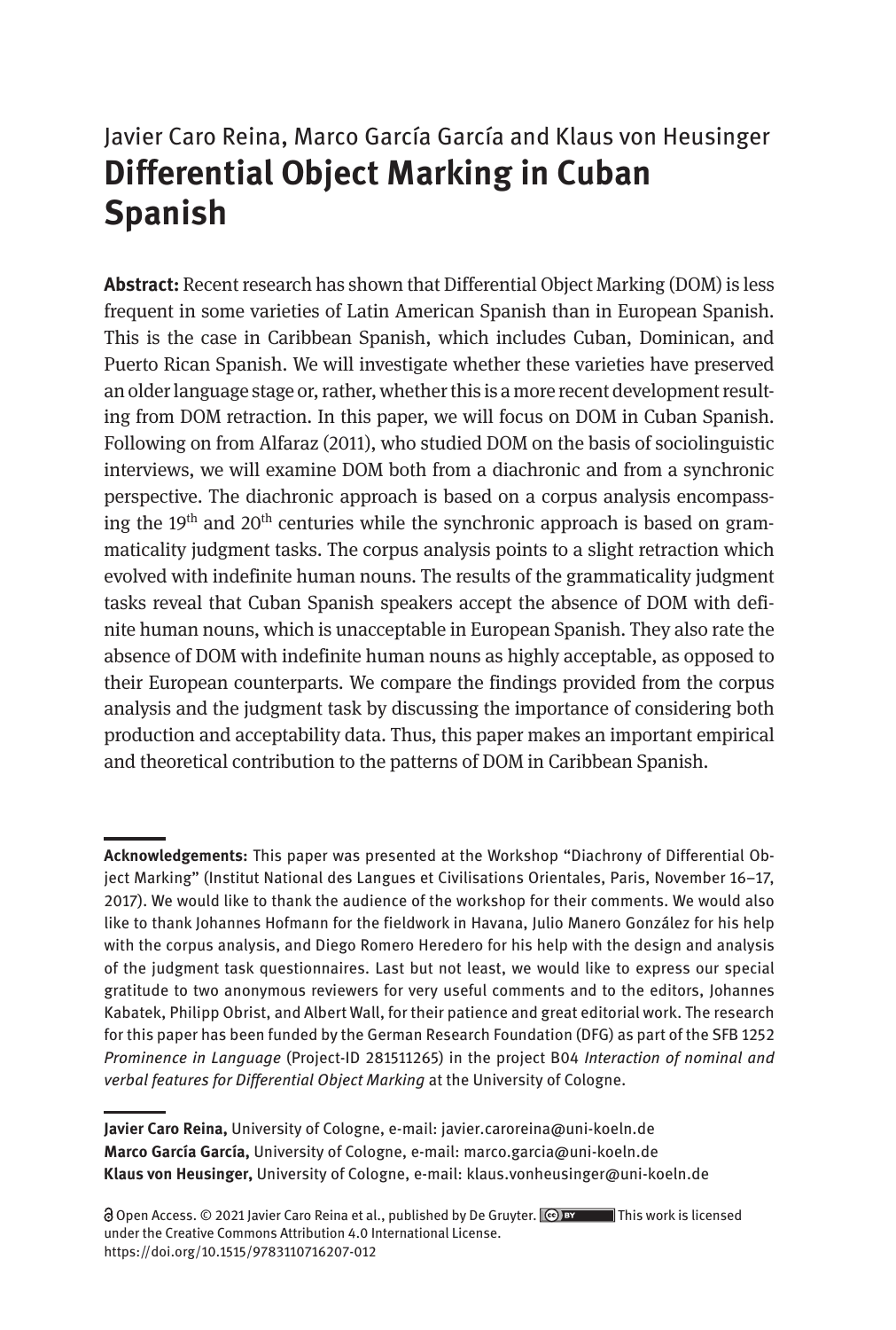**Keywords:** animacy, Caribbean Spanish, corpus analysis, Cuban Spanish, definiteness, Differential Object Marking, European Spanish, judgment tasks, spoken data

### **1 Introduction**

The term Differential Object Marking (DOM) is used to describe the phenomenon by which case marking of the direct object depends on certain semanticpragmatic conditions such as animacy, referentiality, and topicality, as well as agentivity, affectedness, and telicity (Bossong 1985; Aissen 2003; García García/ Primus/Himmelmann 2018; Witzlack-Makarevich/Seržant 2018, among others). DOM in Spanish is a very well attested and widely studied phenomenon. Traditionally, research has concentrated on European Spanish, where DOM has experienced a considerable expansion from Old to Modern European Spanish (Laca 2006; von Heusinger/Kaiser 2011; García García 2018), as will be shown in Section 2. However, there is a growing body of research that has examined the patterns of DOM in varieties of Spanish spoken in Argentina (Barrenechea/Orecchia 1977; Dumitrescu 1997; Tippets 2010; 2011; Montrul 2013; Hoff/Díaz-Campos 2015; Hoff 2018), Cuba (Alfaraz 2011), Mexico (Dulme 1986; Company Company 2002a; Lizárraga Navarro/Mora-Bustos 2010; Tippets 2010; 2011; Ordóñez/Treviño 2016), Peru (Mayer/Delicado Cantero 2015), Venezuela (Domínguez et al. 1998; Balasch 2011), Uruguay (Barrios 1981), and USA (Montrul 2014). In these studies, DOM has been approached from various perspectives, such as language attitudes (Hoff/Díaz-Campos 2015), heritage languages (Montrul 2014), language change (Company Company 2002a; 2002b), and language variation. With regard to language variation, most studies are embedded in the *Habla Culta* project (see Lope Blanch 1986). This is the case with Alfaraz (2011) for Cuban Spanish, Domínguez et al. (1998) and Balasch (2011) for Venezuelan Spanish, and Tippets (2010; 2011) for Buenos Aires, Madrid, and Mexico City Spanish.

Interestingly, the occurrence of DOM has been found to differ in varieties of European and Latin American Spanish, suggesting two opposed tendencies: DOM expansion and DOM retraction. In this respect, Caribbean Spanish has been reported to exhibit a lower frequency of DOM than other varieties of Spanish (Jiménez Sabater 1975, 169–170; Álvarez Nazario 1992, 237; López-Morales 1992, 141; Lunn 2002; Alba 2004, 140-141; Bullock/Toribio 2009; Alfaraz 2011, among others).<sup>1</sup>

**<sup>1</sup>** Additionally, similar patterns have also been observed in Bolivia (Mendoza Quiroga 1992, 459), La Palma (Régulo Pérez 1970, 82–83), and Venezuela (Domínguez et al. 1998).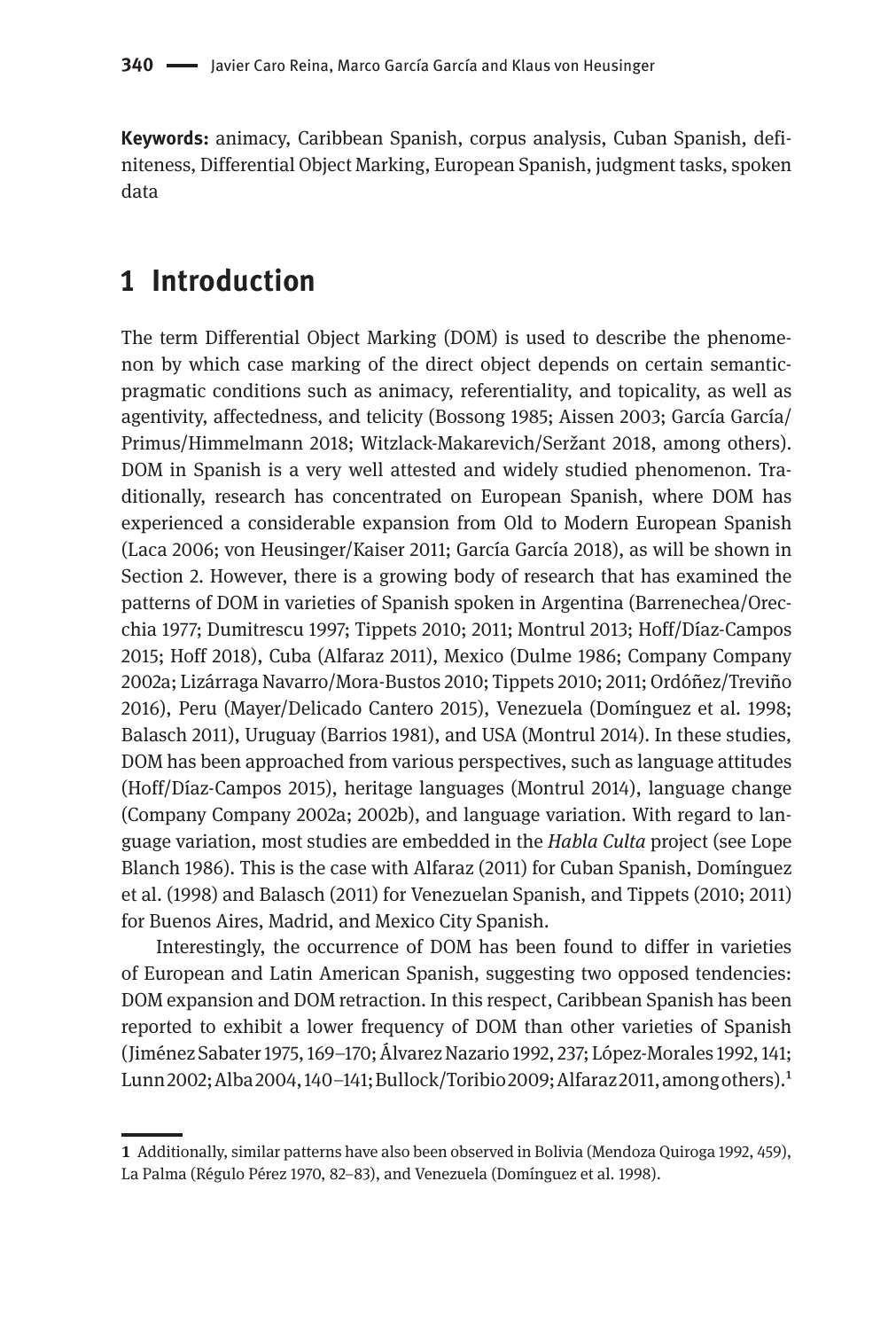An example from Dominican Spanish is given in (1), where the definite human direct objects *esa hija* 'that daughter' and *las personas de Francia* 'the people from France' are not differentially marked. Note that in European Spanish the absence of DOM would result in an ungrammatical utterance.

- (1) Lack of DOM in Dominican Spanish
	- a. *Luba quería mucho* Ø *esa hija.* 'Luba loved that daughter very much.'
	- b. *Para entender* Ø *las personas de Francia*. 'In order to understand the people from France.'

Figure 1 illustrates the occurrence of DOM with definite and indefinite human direct objects in the varieties of Spanish spoken in Mexico City, Madrid, Buenos Aires, and Cuba.<sup>2</sup> With regard to definite human direct objects, DOM has a relative frequency of 88% (153/174) in Mexico City Spanish, 84% (87/104) in Madrid Spanish, 79% (162/205) in Buenos Aires Spanish, and 70% (168/240) in Cuban Spanish. With regard to indefinite human direct objects, DOM has a relative fre-



**Figure 1:** DOM with definite and indefinite human direct objects in selected varieties of Spanish (Tippets 2010, 134, 147, 156; Alfaraz 2011, 224).

<sup>(</sup>Bullock/Toribio 2009, 59)

**<sup>2</sup>** The data from Mexico City, Madrid, and Buenos Aires are taken from Tippets (2010), who used the corpora of the *Habla culta de la Ciudad de México* (1971), *Habla culta de Madrid* (1981), and *Habla culta de Buenos Aires* (1987), respectively. Similarly, the data from Cuba is partly based on *Habla culta de Miami* (1968–1969) (cf. Section 3 for details).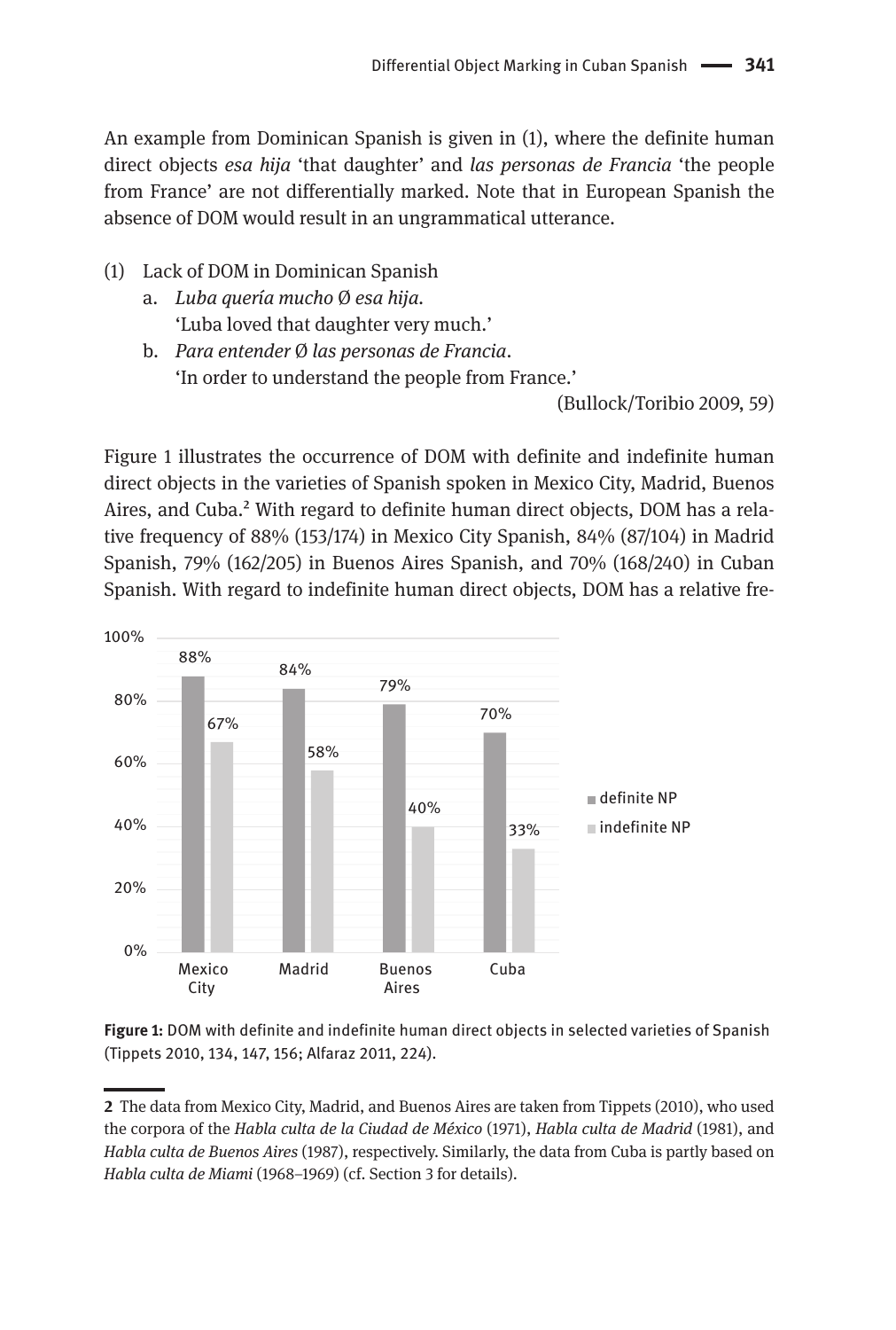quency of 67% (32/48), 58% (21/36), 40% (21/53), and 33% (10/30), respectively. We can observe that DOM occurs more frequently in Mexican Spanish than in the other varieties of Spanish. More importantly, DOM is less frequent in Cuban Spanish than in the other varieties of Spanish.

While there have been a series of sociolinguistic studies on phonological, morphosyntactic, and lexical variation in Cuban Spanish (cf. Cuza 2017 for a comprehensive overview), DOM has not received much attention, with the exception of the work of Alfaraz (2011), which will be presented in Section 3. The aim of the present study is to give a detailed account of DOM in Cuban Spanish drawing on both diachronic and synchronic data. We will address the question of whether the lower incidence of DOM in Cuban Spanish constitutes a remnant from older stages of Spanish or, rather, whether it constitutes a recent development pointing to a retraction of DOM. This is followed by a methodological discussion of the adequate means for investigating variation in DOM, including sociolinguistic interviews, corpus analyses, and grammaticality judgments.

The paper is structured as follows: Section 2 deals with the diachronic development of DOM in European Spanish. Section 3 presents the study conducted by Alfaraz (2011) on the basis of spontaneous speech. Section 4 contains the diachronic corpus analysis conducted for  $19<sup>th</sup>$  and  $20<sup>th</sup>$  century Cuban Spanish. Section 5 is dedicated to the grammaticality judgment tasks for Cuban and European Spanish. Section 6 summarizes the main findings of our study and concludes by discussing DOM expansion and retraction.

## **2 Diachronic development of DOM in European Spanish**

The diachronic development of DOM has been examined in a number of empirical studies which have assessed the relevance of animacy and definiteness (Company Company 2002a; Laca 2006), topicality (Melis 1995; Pensado 1995), affectedness (von Heusinger 2008; von Heusinger/Kaiser 2011), and telicity (Romero Heredero, this volume). More recently, the development of DOM has been considered with regard to both monotransitive and ditransitive constructions (Ortiz Ciscomani 2005; 2011; von Heusinger 2018). While most studies have concentrated on human and animate direct objects, some have been devoted to inanimate direct objects (Company Company 2002b; Barraza Carbajal 2008; García García 2014; 2018).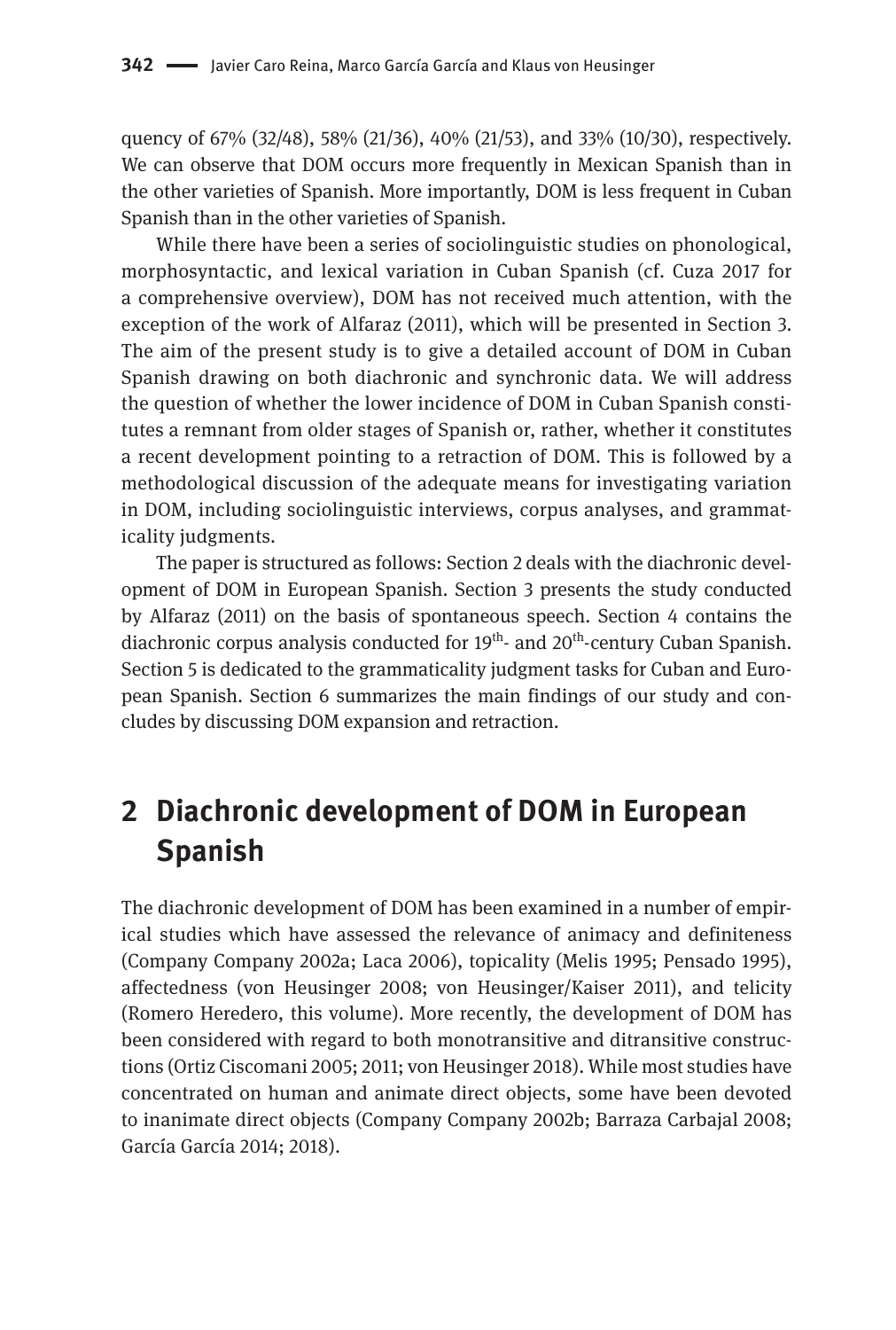Laca (2006) provides the most fine-grained analysis. For this reason, we will refer to her findings in the ensuing sections. Before summarizing her results, we will address two critical empirical issues. First, Laca's (2006) corpus covers a large period of time reaching from the  $12<sup>th</sup>$  to the  $19<sup>th</sup>$  century. However, her data base is rather small, being generally confined to just one or two text samples per century. This is all the more problematic when we try to account for differences between European and Latin American Spanish since the data for each linguistic area is only based on one text per century (cf. Kabatek 2016, 216, 230 for further critical aspects). Second, Laca's (2006) findings cannot be directly compared to other diachronic studies such as Company Company (2002a) and von Heusinger/Kaiser (2011). The comparison with Company Company (2002a) is difficult because the author does not distinguish between definite and indefinite human direct objects. Similarly, the diachronic study of von Heusinger/Kaiser (2011) is less fine-grained since it only contains data from the  $15<sup>th</sup>$ ,  $17<sup>th</sup>$  and  $19<sup>th</sup>$  centuries.

In the absence of a more extensive and comparable corpus study, we take Laca's (2006) findings as a point of departure for our diachronic investigation (cf. Section 4). Where possible, her data will be complemented and compared with the findings from other empirical studies. On the basis of Laca's (2006) corpus study, Figure 2 shows the diachronic development of DOM with human direct objects according to definiteness and century.



**Figure 2:** DOM with human direct objects according to definiteness and century in European Spanish (adapted from Laca 2006, 442–443).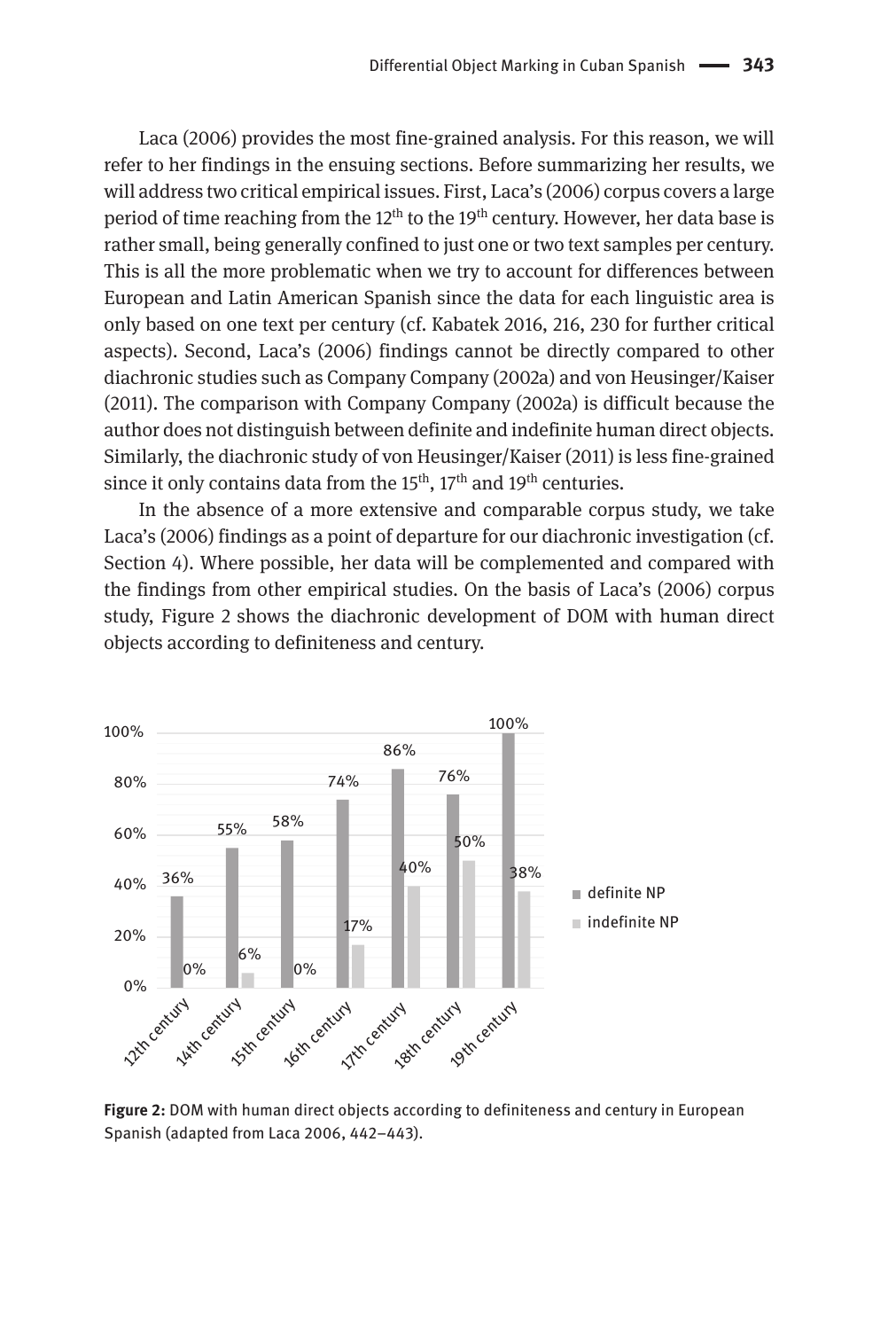Note that in contrast to the more fine-grained distinctions put forward by Laca (2006), Figure 2 only includes the results regarding full lexical NPs (e.g. *una/la mujer* 'a/the woman'). That is, it excludes pronouns, proper names, NPs without lexical heads (e.g. *los más conocidos* 'the best known'), definite-like NPs with universal quantifiers (e.g. *cada persona* 'each person'), indefinite-like NPs with existential (or weak) quantifiers (e.g. *algunas personas* 'some people'), and bare nouns (e.g. *personas* 'people'). In addition, it only contains the occurrences of DOM in European Spanish. Laca's (2006) findings can be summarized as follows: First, there is a clear rise of DOM with both definite and indefinite NPs, whereby the percentages of DOM are clearly and constantly higher with definite NPs than with indefinite NPs. Second, with regard to definite NPs, DOM increases greatly and ends up becoming categorical. More specifically, we observe 36% (13/36) of DOM in the 12<sup>th</sup> century, 55% (36/66) in the 14<sup>th</sup> century, 58% (38/65) in the 15<sup>th</sup> century, 74% (26/35) in the 16<sup>th</sup> century, 86% (117/136) in the 17<sup>th</sup> century, 76% (22/29) in the 18<sup>th</sup> century, and 100% (28/28) in the 19<sup>th</sup> century. Third, with regard to indefinite NPs, DOM also increases considerably, though it never becomes categorical. The development seems to begin between the 15<sup>th</sup> and 16<sup>th</sup> centuries (cf. also von Heusinger/Kaiser 2011, 611). We observe a sharp rise of DOM, reaching 17% (1/6) in the 16<sup>th</sup> century, 40% (21/53) in the 17<sup>th</sup> century, and 50% (8/16) in the 18<sup>th</sup> century. Later, there is a slight decrease to 38% (3/8) in the 19<sup>th</sup> century.<sup>3</sup>

In summary, Laca's (2006) results show that in Old Spanish, DOM is optional with definite human direct objects, but absent from indefinite human direct objects. In Modern European Spanish, by contrast, DOM is obligatory with definite human direct objects, but optional with indefinite human direct objects. As we will see in Section 3, spoken Cuban Spanish resembles 16<sup>th</sup>-century European Spanish. This raises the question of whether Modern Cuban Spanish has retained this prior language stage. This issue will be discussed in more detail in Section 4.

## **3 Alfaraz's (2011) spoken data**

In this section, we will report on the study carried out by Alfaraz (2011), who examined DOM in Cuban Spanish on the basis of recordings made in Miami in

**<sup>3</sup>** In this respect, Laca (2006, 460) argues that the relatively high percentage of DOM in the 18<sup>th</sup> century is due to the disproportionately high number of causative constructions compared to previous centuries. These constructions have been shown to have a positive influence on the frequency of DOM (cf. García García 2018, 235–336).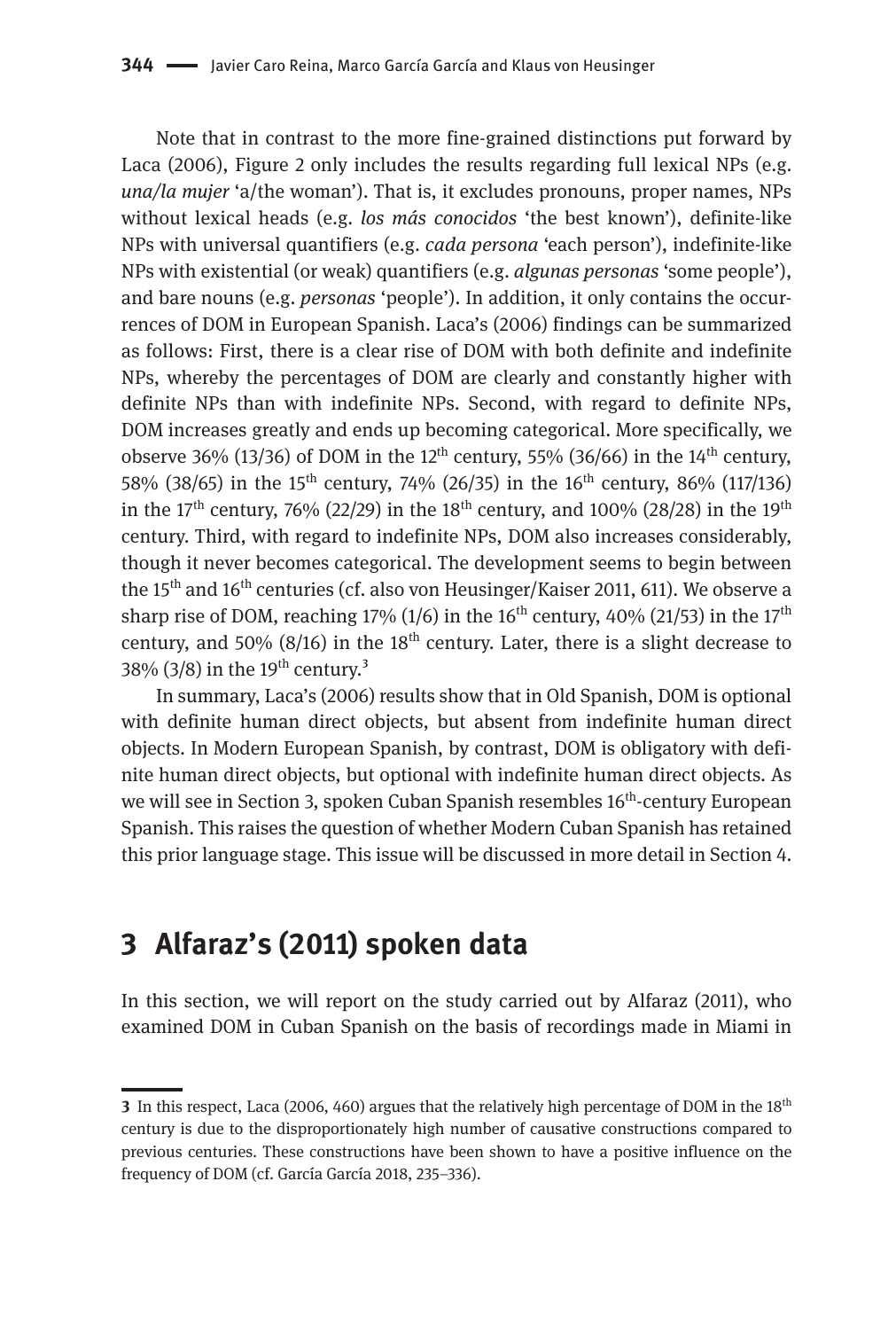the 1960s and 1990s. These two sets of data allow for a real time study. The first corpus consists of a subset of the recording collected in 1968–1969 for the *Habla Culta* project. It is based on 24 speakers aged between 30 and 50. The second corpus was collected by Alfaraz in 1996–98. It comprises 26 speakers that were classified into two age groups (30–43 and 62–77), which allowed for an apparent time study. Importantly, both corpora are comprised of (semi-)directed interviews that were conducted with monolingual speakers of Spanish upon their arrival in the USA. Therefore, we can exclude a contact-induced change resulting from contact with English (cf. Carter/Lynch 2015 for Miami Cuban Spanish).

Alfaraz (2011) found in her two data sets a total of 502 human direct objects, of which 368 (73%) contained DOM. She further analyzed the instances of DOM according to linguistic and social factors. The linguistic factors include referentiality (pronoun, proper name, definite NP, indefinite specific NP, and nonspecific NP) and word order (postverbal, preverbal). The social factors include time period (1968–1969, 1996–1998) and age group (30–43 and 62–77 years for the 1990s period).

With regard to referentiality, pronouns and proper names are always differentially marked, both of which have a relative frequency of 98% (94/96 and 88/90, respectively). In contrast, DOM gradually decreases with definite NPs, indefinite specific NPs, and non-specific NPs, which have a relative frequency of 70% (168/240), 33% (10/30), and 17% (8/46), respectively. As for indefinite NPs, the author distinguishes between specific and non-specific NPs. The latter category is not homogeneous since it is comprised of non-specific indefinite NPs and bare nouns. For this reason, we will exclusively refer to specific indefinite NPs when talking about indefinite NPs. In summary, DOM was found to occur more frequently with definite rather than indefinite NPs (70% vs. 33%), as shown in Figure 3.

Examples from the sample are shown in (2), where the definite direct objects *la vieja aquella* 'that old woman' and *la abuela de Tetico* 'Tetico's grandmother' are not differentially marked. The same applies even for the left-dislocated direct object *esa gente* 'those people'. In this respect, Cuban Spanish differs from European Spanish, where *a*-marking is required in all of these cases.

- (2) Lack of DOM with definite human direct objects in Cuban Spanish
	- a. *Tú no viste* Ø *la vieja aquella fajándose con el viejo aquel*. 'You didn't see that old woman fighting with that old man.'
	- b. *Ella no conoció* Ø *la abuela de Tetico.* 'She didn't meet Tetico's grandmother.'
	- c. Ø *Esa gente tú la manipulas.* 'You're manipulating those people.'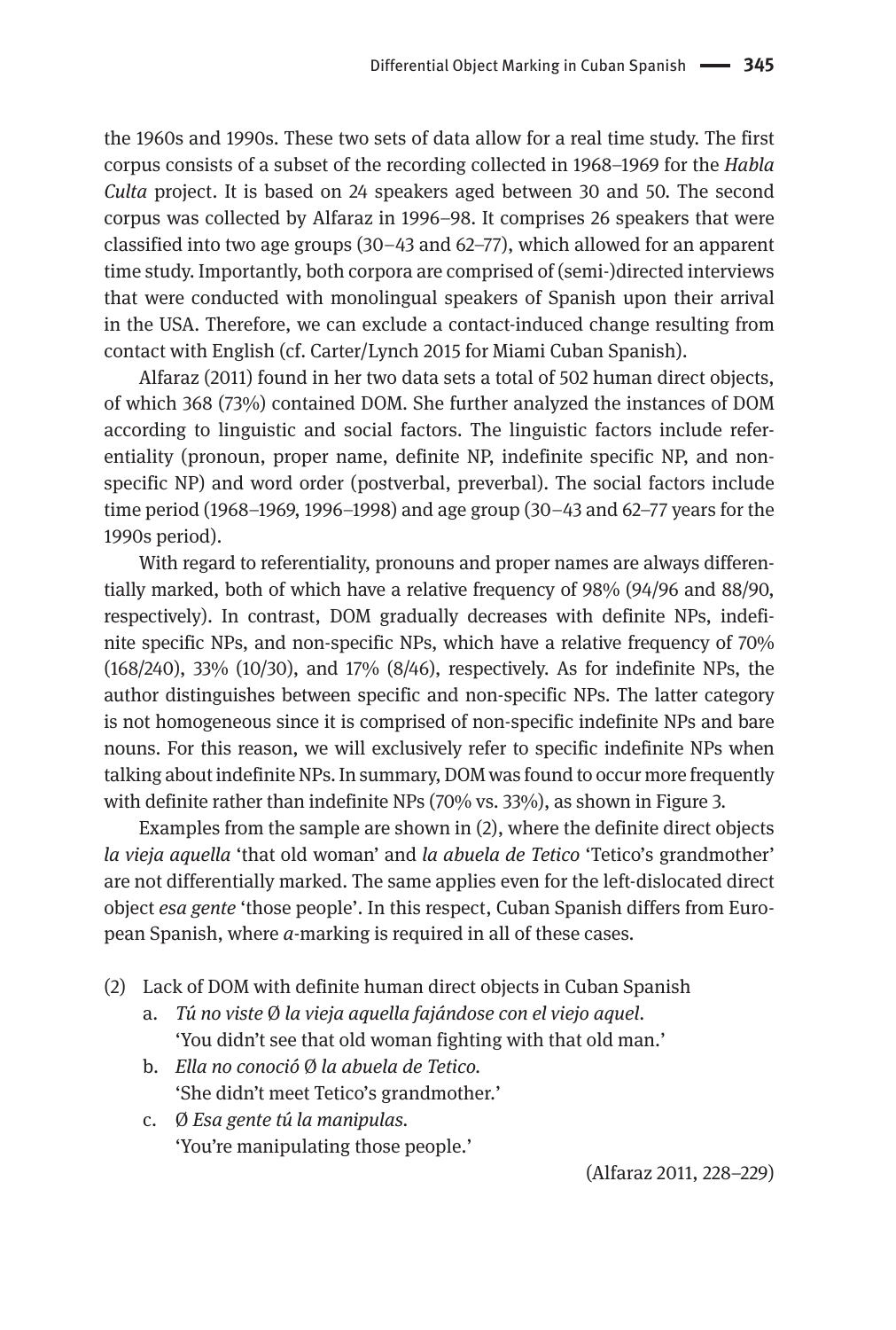Interestingly, the occurrence of DOM varies according to time period, as depicted in Figure 4. In the first period (1968–1969), DOM was found to occur in 77% of cases involving definite and indefinite NPs. In the second period (1996–1998), however, the author observed a decrease in the occurrence of DOM. More specifically, the



**Figure 3:** DOM with human direct objects according to definiteness in Cuban Spanish (adapted from Alfaraz 2011, 224).



**Figure 4:** DOM in Cuban Spanish with all human direct objects according to age group (adapted from Alfaraz 2011, 224).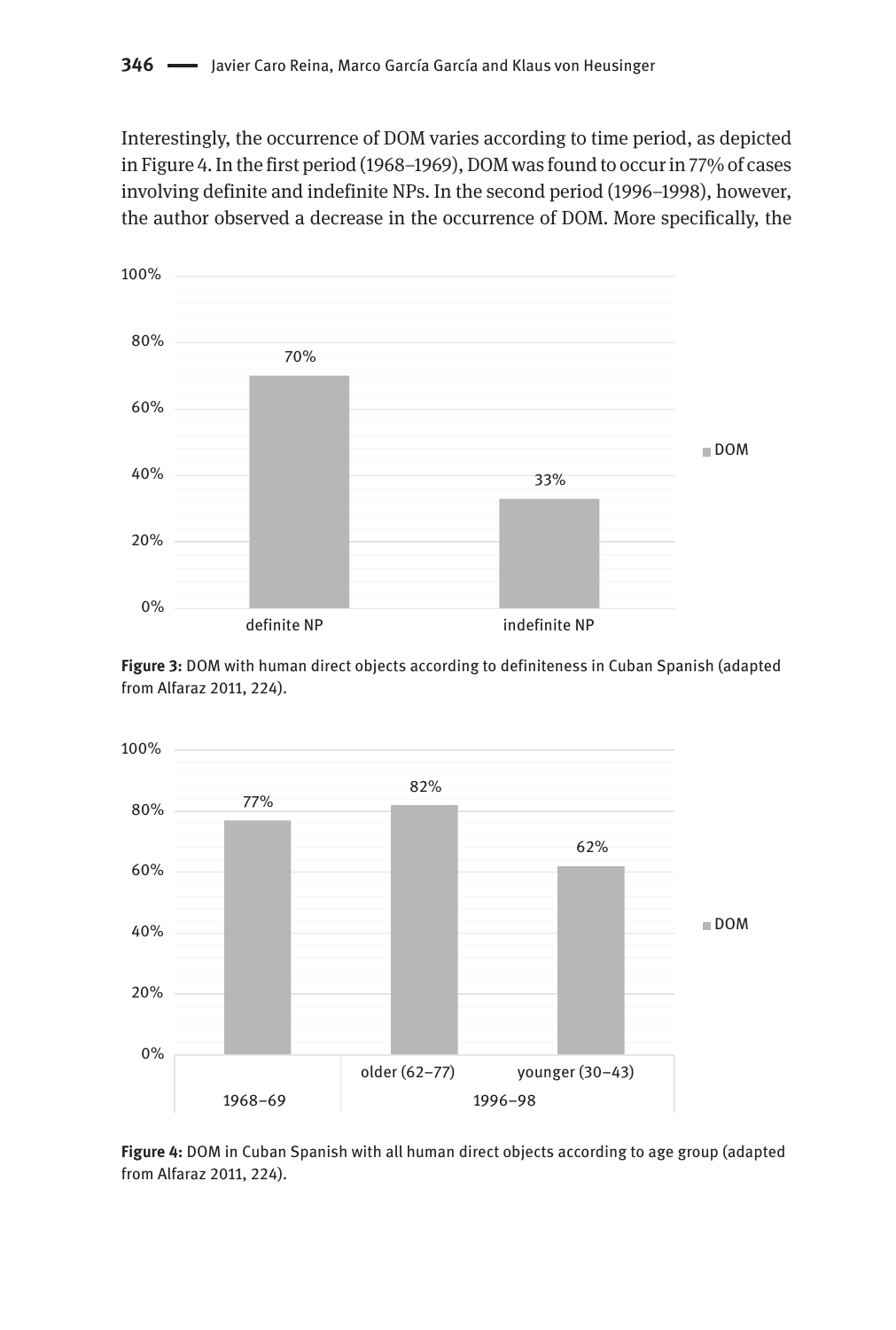younger generation employed DOM less frequently than the older one (62% vs. 82%). In other words, the results gleaned from the real time and apparent time studies show DOM retraction. Note that the results provided by Alfaraz (2011, 224) do not allow for the combination of age group with definiteness, which would have resulted in a more fine-grained picture of the development of DOM across generations according to definite and indefinite NPs.

## **4 Diachronic corpus analysis**

In order to study the patterns of DOM in Cuban Spanish in the 19<sup>th</sup> and 20<sup>th</sup> centuries, we conducted a corpus analysis based on the *Corpus diacrónico del español* (CORDE). Section 4.1 presents the hypotheses according to the patterns of DOM described in Section 2 and Section 3. Section 4.2 is dedicated to the study design. Section 4.3 contains the results according to definiteness and animacy in SVO sentences. Section 4.4 discusses the results.

### **4.1 Hypotheses**

The patterns of DOM laid out in Section 2 and Section 3 enable us to detect similarities between 16<sup>th</sup>-century European Spanish and Modern Cuban Spanish. More specifically, Modern Cuban Spanish resembles 16<sup>th</sup>-century European Spanish with respect to definiteness, as illustrated in Figure 5. The values for  $16<sup>th</sup>$ -century European Spanish are based on Laca (2006, 442) and Romero Heredero (this volume) (cf. also Keniston 1937, 10–11, 14 for DOM with definite and indefinite human direct objects in  $16<sup>th</sup>$ -century Castilian prose). With regard to definite human direct objects, DOM has a relative frequency of 74% (26/35) and 65% (468/720) in  $16<sup>th</sup>$ -century European Spanish and 70% (168/240) in Modern Cuban Spanish. With regard to indefinite human direct objects, DOM has a relative frequency of  $17\%$  ( $1/6$ ) and  $35\%$  ( $85/240$ ) in  $16<sup>th</sup>$ -century European Spanish and 33% (10/30) in Modern Cuban Spanish. The different percentages found with indefinite human direct objects in  $16<sup>th</sup>$ -century European Spanish (17% vs. 35%) result from the number of tokens examined by Laca and Romero Heredero (1/6 vs. 85/240) (cf. Section 2 for a critical discussion).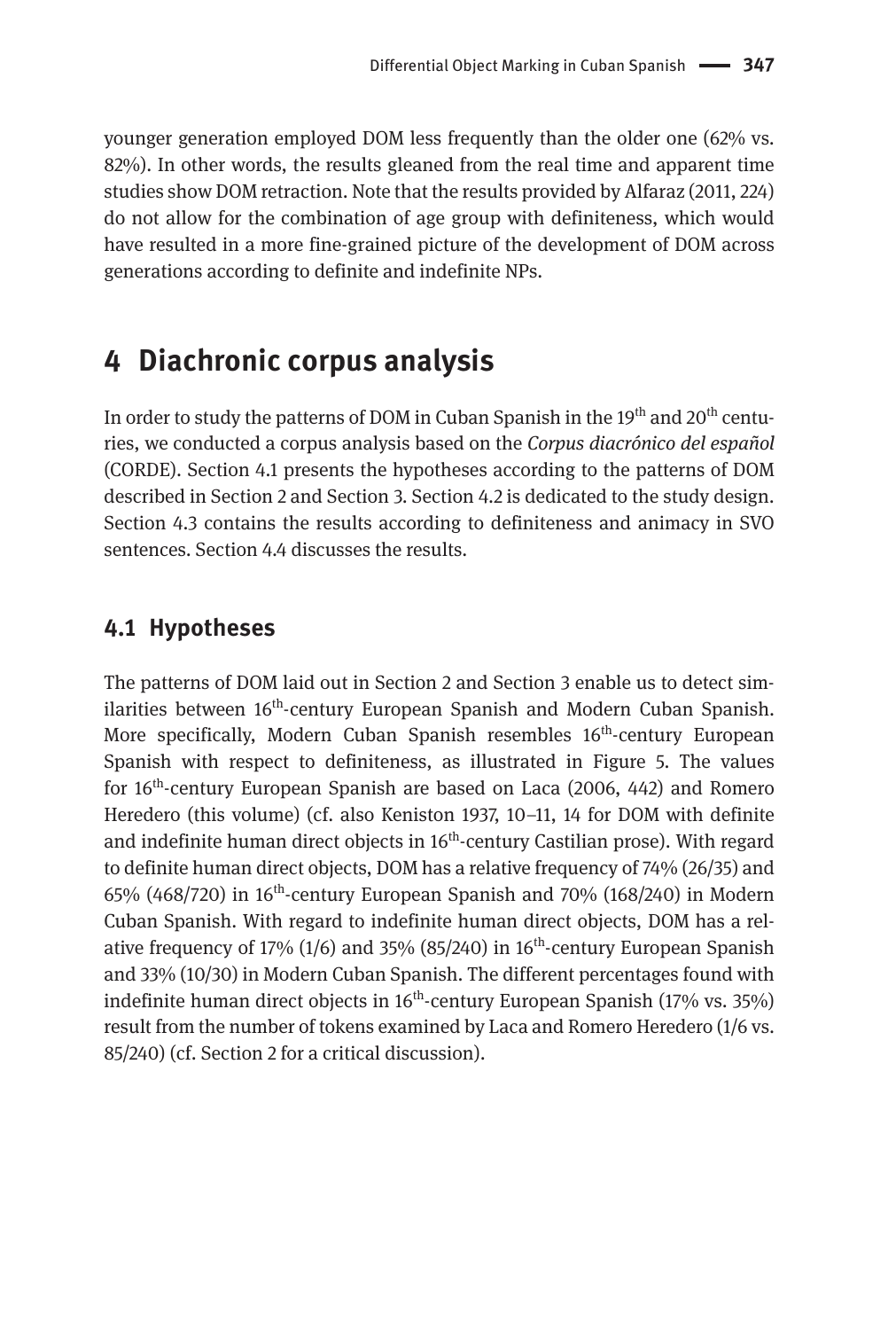

**Figure 5:** DOM in 16<sup>th</sup>-century European Spanish and 20<sup>th</sup>-century Cuban Spanish with definite and indefinite human direct objects (Laca 2006, 442; Romero Heredero, this volume; Alfaraz 2011, 224).

The similarities between 16<sup>th</sup>-century European Spanish and Modern Cuban Spanish (especially with definite human direct objects) raises the question of whether Cuban Spanish is undergoing a process of retraction or whether it has just retained a prior language stage. In order to answer this question, we carried out a diachronic corpus-based study that involves an analysis of DOM in the 19<sup>th</sup> and  $20<sup>th</sup>$  centuries. Our hypotheses are summarized in (3). Note that scholars such as Pérez Guerra (1992, 489) have explained the lower occurrence of DOM in Dominican Spanish in terms of a remnant feature. However, this assumption has not been empirically tested yet.

- (3) Hypotheses for  $19^{th}$  and  $20^{th}$ -century Cuban Spanish
	- H1: Cuban Spanish is undergoing DOM retraction.
	- H2: Cuban Spanish has retained a prior language stage of DOM.

### **4.2 Study design**

The analysis is based on the *Corpus diacrónico del español* (CORDE). The corpus allows searching for single words (or combination of words) according to author, work, time span, text type (book, journal, etc.), country, and genre (cf. Octavio de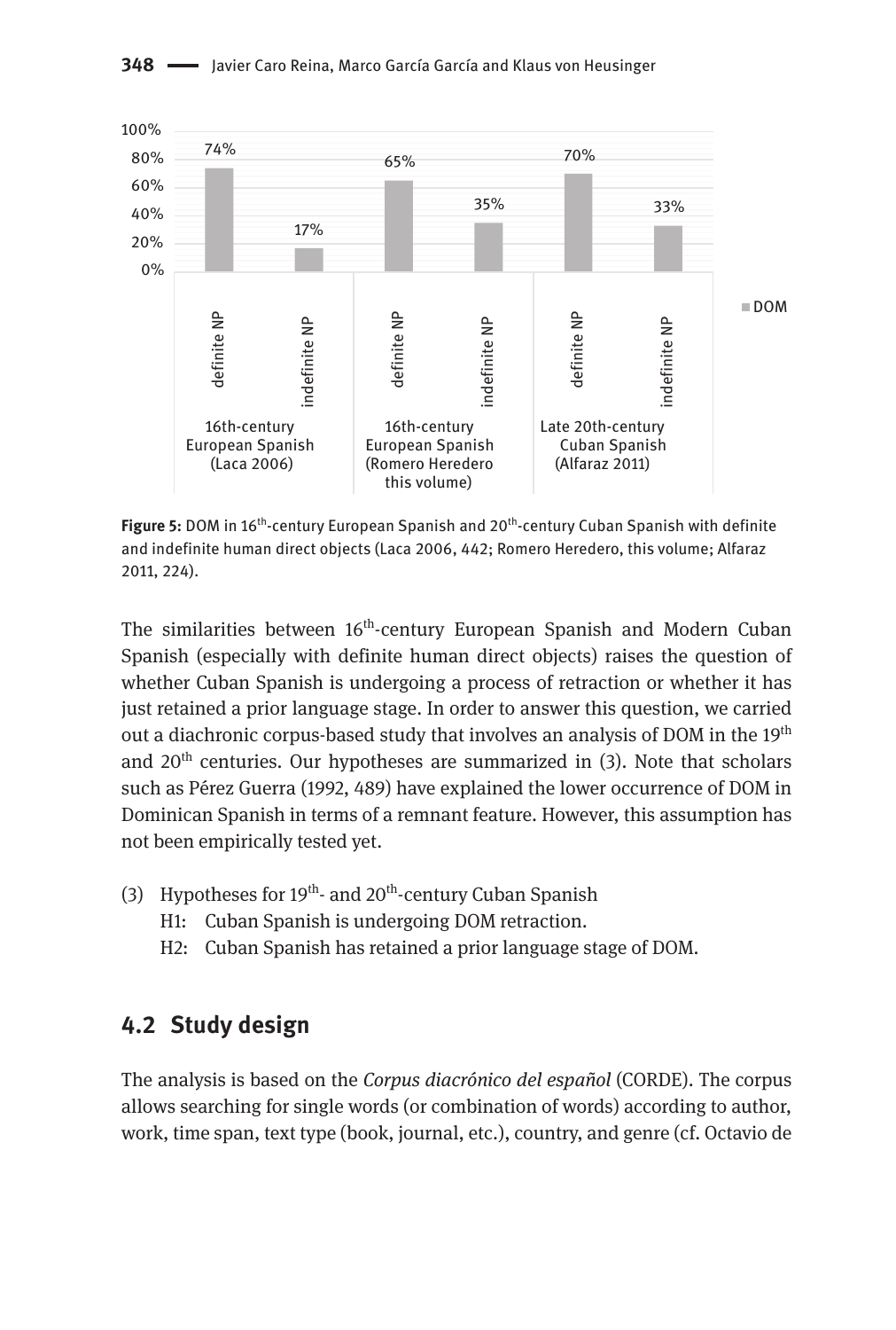Toledo y Huerta 2006 for a critical discussion). In this respect, the corpus differs from others such as the *Corpus del español*, which does not allow for a diachronic search according to country. The sources for Cuban Spanish are well suited for a diachronic study since they contain a total of 883,618 words for the 19<sup>th</sup> century and 1,499,345 words for the  $20<sup>th</sup>$  century.<sup>4</sup> Unfortunately, the CORDE is not annotated. Therefore, it is not possible to search for specific syntactic patterns such as DOM. Since verbal factors such as affectedness have proved to have an impact on the occurrence of DOM (cf. von Heusinger/Kaiser 2011; Romero Heredero in press), we manually searched for transitive verbs with high and low affectedness, i.e. predicates with a higher and a lower preference for DOM, in order to obtain a balanced data set with respect to this verbal factor. Note, however, that affectedness will not be treated in this study.

The verbs with high affectedness are the following (the number of tokens are given in brackets): *cuidar* 'to take care of' (6), *ejecutar* 'to execute' (2), *golpear* 'to hit' (7), *herir* 'to hurt' (3), *humillar* 'to humiliate' (7), *matar* 'to kill' (38), *violar* 'to rape' (1), and *violentar* 'to force' (1). The verbs with low (or no) affectedness are *buscar* 'to look for' (38 tokens), *conocer* 'to know' (10), *contemplar* 'to contemplate' (14), *entender* 'to understand' (4), *escuchar* 'to listen to' (7), *esperar* 'to wait for' (10), *mirar* 'to look at' (87), *observar* 'to observe' (12), *oír* 'to hear' (14), and *ver* 'to see'  $(35)$ .<sup>5</sup> The number of tokens involving verbs with high and low affectedness amounts to 65 and 231, respectively. The search was conducted by means of regular expressions.6

Altogether, we found 296 instances of full definite and indefinite human direct object NPs. For comparison, Alfaraz (2011) has 270 tokens (excluding non-specific NPs) while von Heusinger/Kaiser (2011) have 423 tokens. By contrast, Laca (2006)

**<sup>4</sup>** In contrast to other Caribbean Spanish varieties, Cuban Spanish is well represented in the corpus. For comparison, the corpus contains a total of 393,119 and 134,287 words for Puerto Rico and the Dominican Republic respectively for the  $19<sup>th</sup>$  and  $20<sup>th</sup>$  centuries.

**<sup>5</sup>** With regard to the perception verbs *escuchar* 'to listen', *mirar* 'to look at', *oír* 'to hear', and *ver* 'to see', we also looked at AcI constructions, which had a frequency of 1, 3, 5, and 6 tokens respectively. These cases were always differentially marked (cf. García García 2018, 235-237 for DOM with AcI constructions).

**<sup>6</sup>** Regular expressions allow for the substitution of one or more characters. For example, the string *mat*\* results in 1,483 tokens from 72 different documents in the time span between 1800 and 1975. The tokens include inflected forms such *mataba* 's/he was killing', *mató* 's/he killed'' *matando* 'killing', etc. However, they also contain other forms such as *matanza* 'carnage', *materia* 'matter', *matrimonio* 'marriage', etc. which had to be excluded manually. Of the 1,483 tokens, only 38 involved instances of *matar* 'to kill' with definite and indefinite human NPs as their direct objects.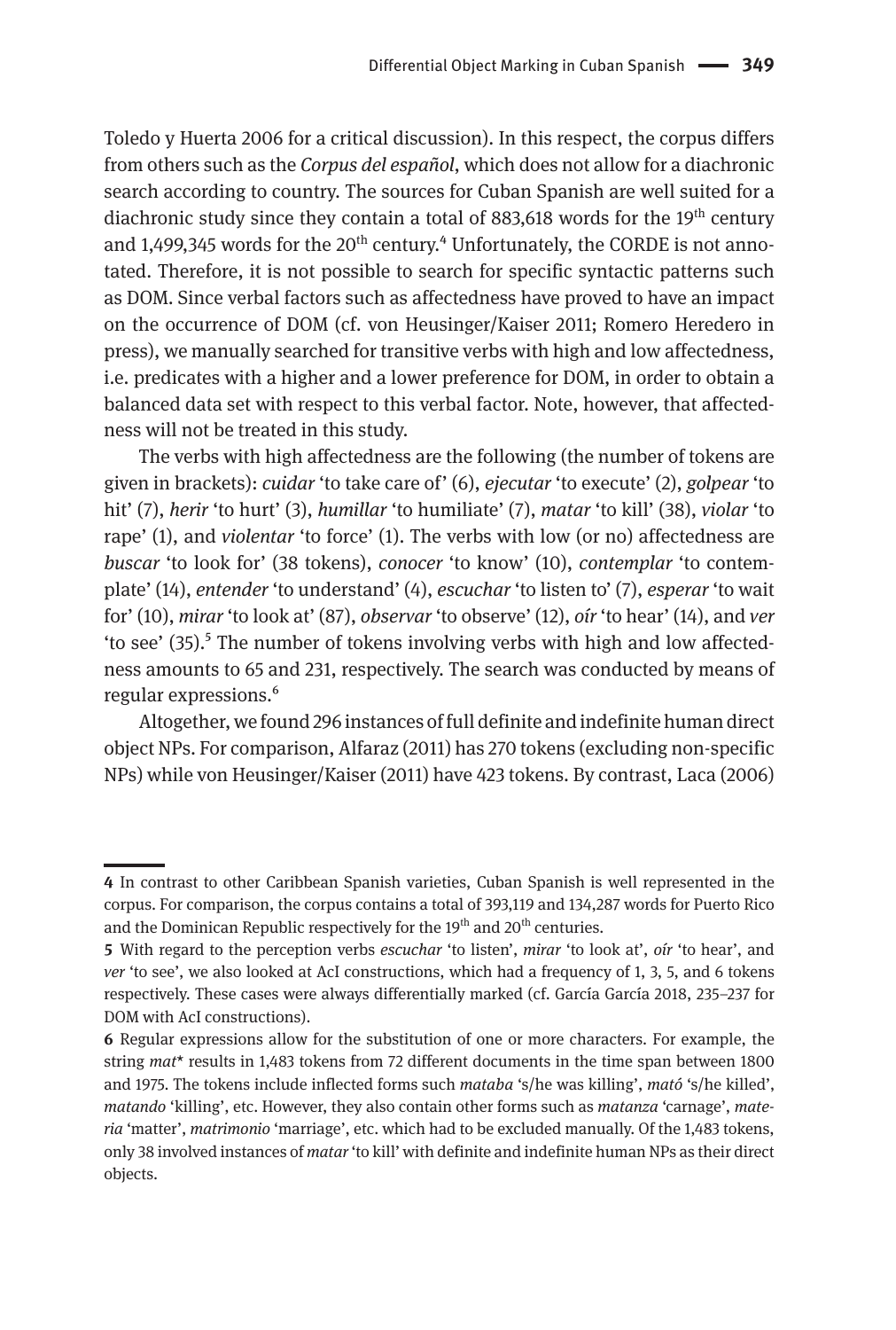has a total of 775 tokens, which are distributed along the centuries as follows: 42 ( $12^{th}$  c.), 97 ( $14^{th}$  c.), 76 ( $15^{th}$  c.), 181 ( $16^{th}$  c.), 189 ( $17^{th}$  c.), 85 ( $18^{th}$  c.), and  $105$  $(19<sup>th</sup> c.)$ . The instances of human direct objects found in the corpus were subsequently classified according to verb, affectedness (high vs. low), century  $(19<sup>th</sup>$  vs. 20<sup>th</sup> century), year, DOM (presence vs. absence), definiteness (definite vs. indefinite NP), author, and work. Appendix 1 gives an overview of the sources that contained instances of DOM with human direct objects in combination with the verbs selected. The table in Appendix 1 is arranged according to century, author, and record. The examples taken from the corpus are cited according to year, author, and a shortened name of the record (e.g. 1966/Lezama/Paradiso). We did not distinguish specific from non-specific indefinite direct objects. Our search was restricted to direct object NPs with human referents in SVO sentences. That is, we excluded collective nouns (*gente* 'people', *multitud* 'crowd', etc.),<sup>7</sup> animate non-human NPs,<sup>8</sup> inanimate NPs, proper names, bare nouns, left dislocations, and impersonal constructions.

#### **4.3 Results**

The results of the corpus analysis of Cuban Spanish are arranged in Figure 6 according to definiteness (definite vs. indefinite NP) and century  $(19<sup>th</sup>$  vs.  $20<sup>th</sup>$ century). With regard to definite human direct objects, DOM has a relative frequency of 95%, both in the 19<sup>th</sup> (120/126) and 20<sup>th</sup> (118/124) centuries. With regard to indefinite human direct objects, DOM has a relative frequency of 56% (9/16) and  $43\%$  (13/30) in the 19<sup>th</sup> and 20<sup>th</sup> centuries, respectively. That is, the occurrence of DOM has remained stable with definite human direct objects (95%) while it has experienced a slight decrease with indefinite human direct objects (56% > 43%). Examples of lack of DOM with definite human direct objects are given in (4), where the NPs *los doce prisioneros* 'the twelve prisoners' and *el padrino de la boda* 'the best man' are not differentially marked.

**<sup>7</sup>** Compare *aguantar a la gente* 'to put up with people' (1938/Serpa/Contrabando) to *esperar la gente de míster Bourton* 'to wait for Mr Bourton's people' (1938/Serpa/Contrabando).

**<sup>8</sup>** For example, *matar un gallo blanco* 'to kill a white cock' (1906/Ortiz/Brujos) vs. *matar a un cerdo* 'to kill a pig' (1906/Ortiz/Brujos).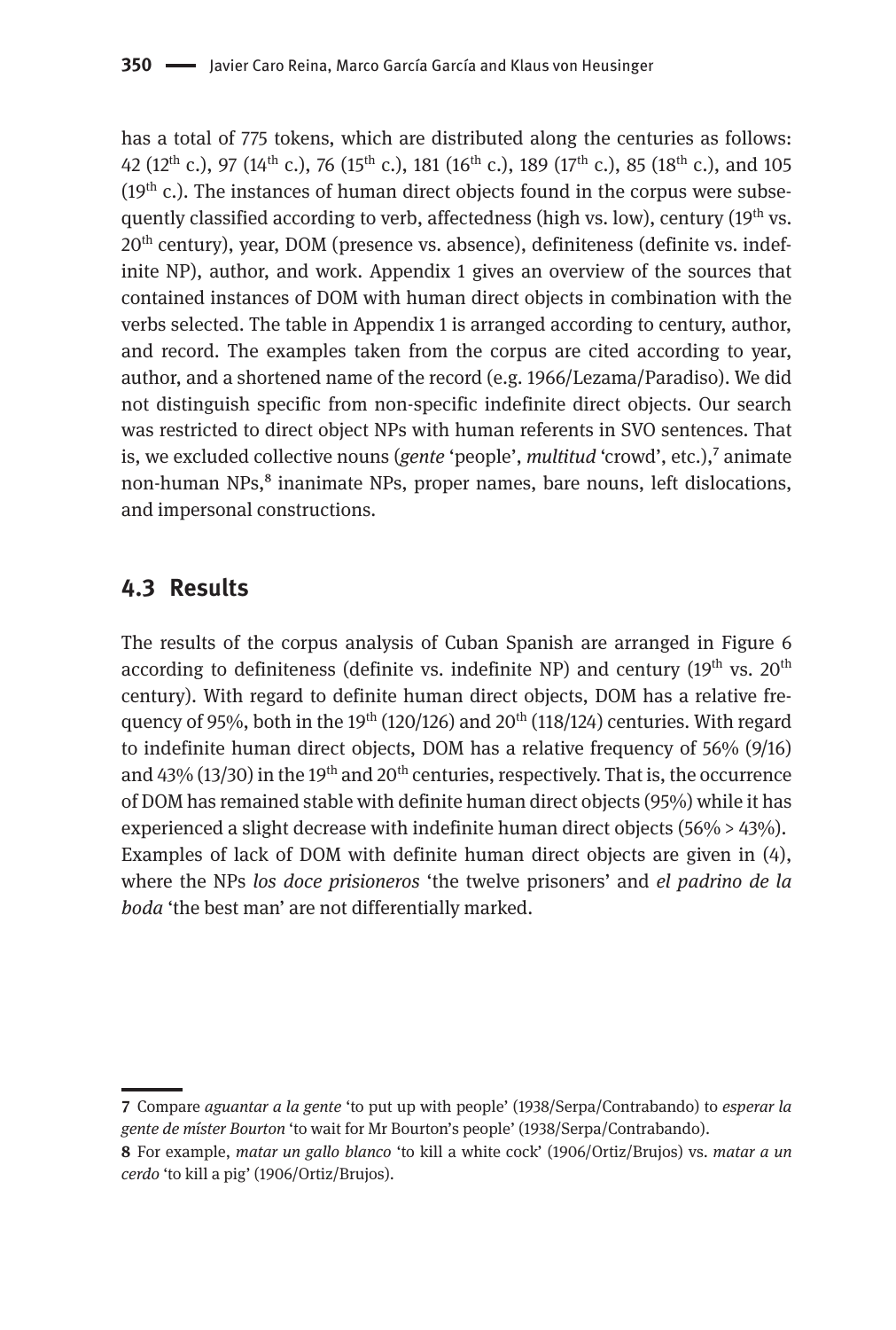

**Figure 6:** DOM in Cuban Spanish according to definiteness and century (CORDE).

- (4) Lack of DOM with definite human direct objects
	- a. *Aquiles mató con su mano* Ø *los doce prisioneros* (1889/Martí/Edad). 'Achilles killed the twelve prisoners with his own hands.'
	- b. *Sonriéndose marchó hacia la sala para buscar* Ø *el padrino de la boda* (1966/Lezema/Paradiso)*.* 'Smiling he went to the hall to look for the best man.'

Examples of lack of DOM with indefinite human direct objects are shown in (5), where the NPs *otra madre* 'another mother' and *un hombre* 'a man' are not differentially marked.

- (5) Lack of DOM with indefinite human direct objects
	- a. *Conque ya sabes... a buscar* Ø *otra madre* (1884/Ortega/Cleopatra). 'You already know... Go and look for another mother.'
	- b. *Yo maté* Ø *un hombre* (1938/Serpa/Contrabando)*.* 'I killed a man.'

In order to examine inter-speaker variation, we further looked at the instances of DOM with human direct objects according to author (cf. Table 1). For example, Gómez de Avellaneda consistently uses DOM with both definite and indefinite human direct objects. However, in Insúa, Lezama Lima, and Serpa, the presence of DOM is more frequent with definite human direct objects while the absence of DOM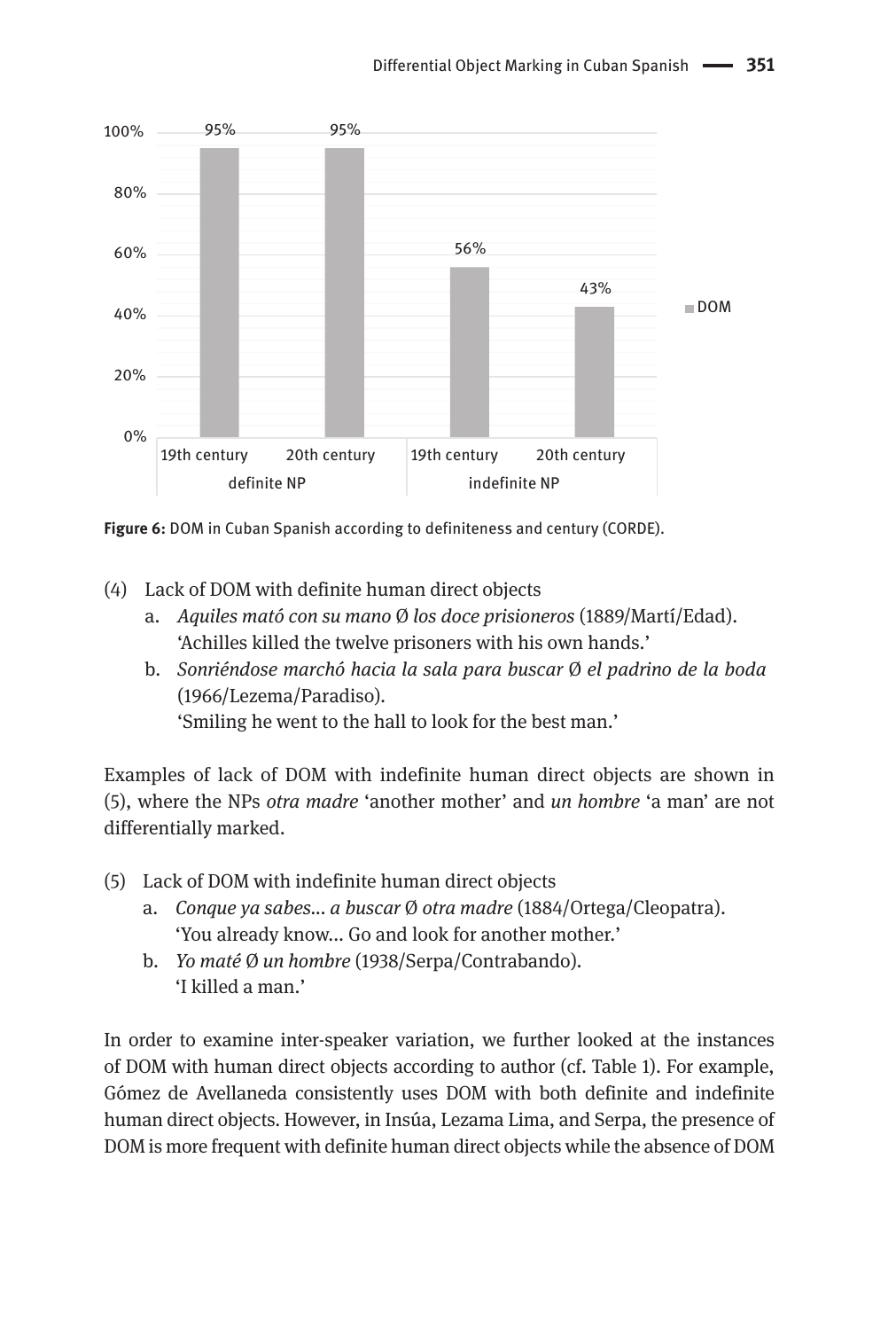is more frequent with indefinite human direct objects. Notably, none of the authors generally avoided DOM with both definite and indefinite human direct objects.

|                     | <b>Definite NP</b> |                |                | <b>Indefinite NP</b>    |  |
|---------------------|--------------------|----------------|----------------|-------------------------|--|
|                     | <b>DOM</b>         | no DOM         | <b>DOM</b>     | no DOM                  |  |
| Anónimo             | 5                  | $\mathbf 0$    | 0              | $\boldsymbol{0}$        |  |
| Auber Noya          | 15                 | $\mathbf{1}$   | 0              | 1                       |  |
| Augier              | 4                  | $\mathbf 0$    | 0              | $\mathbf 0$             |  |
| <b>Bobadilla</b>    | 9                  | $\mathbf 0$    | 0              | $\mathbf 0$             |  |
| Cabrera Infante     | $\overline{7}$     | $\overline{2}$ | $\mathbf{1}$   | $\overline{2}$          |  |
| Carlos Felipe       | 14                 | $\mathbf 0$    | $\overline{2}$ | 1                       |  |
| Carpentier          | 9                  | $\mathbf 0$    | $\overline{2}$ | 1                       |  |
| El Cucalambé        | 6                  | $\mathbf 0$    | $\mathbf 0$    | $\mathbf 1$             |  |
| Fernández Retamar   | $\mathbf{0}$       | $\mathbf 0$    | $\mathbf{1}$   | $\mathbf 0$             |  |
| Gómez de Avellaneda | 56                 | $\mathbf 0$    | 3              | $\mathbf 0$             |  |
| Guillén             | $\mathbf{1}$       | $\mathbf 0$    | $\mathbf 0$    | $\mathbf 0$             |  |
| Heredia             | 5                  | $\mathbf{1}$   | $\mathbf 0$    | $\mathbf{1}$            |  |
| <b>Hostos</b>       | 6                  | $\overline{2}$ | $\overline{2}$ | $\mathbf{1}$            |  |
| Insúa               | 11                 | $\mathbf 0$    | $\mathbf{1}$   | 3                       |  |
| Lachatañaré         | 4                  | $\mathbf{1}$   | $\mathbf{1}$   | $\mathbf{1}$            |  |
| Lezama Lima         | 39                 | $\mathbf{1}$   | $\overline{2}$ | 6                       |  |
| Loynaz              | 3                  | $\mathbf 0$    | $\mathbf{1}$   | $\mathbf 0$             |  |
| Martí               | 22                 | $\mathbf{1}$   | 3              | $\mathbf{1}$            |  |
| Ortega Munilla      | 13                 | $\mathbf{1}$   | $\mathbf{1}$   | $\overline{2}$          |  |
| Ortiz               | 3                  | $\overline{2}$ | $\mathbf{1}$   | $\mathbf 0$             |  |
| Serpa               | 6                  | $\mathbf{1}$   | 1              | $\overline{\mathbf{3}}$ |  |

**Table 1:** DOM with human direct objects according to author and definiteness.

The results gained from Table 1 point to the existence of variation within some authors. Examples of variation involving definite and indefinite human direct objects are given in (6) and (7), respectively.

- (6) Inter-speaker variation with definite human direct objects (taken from 1938/Serpa/Contrabando)
	- a. *na más que mató a su mujer.* 'Just for killing his wife.'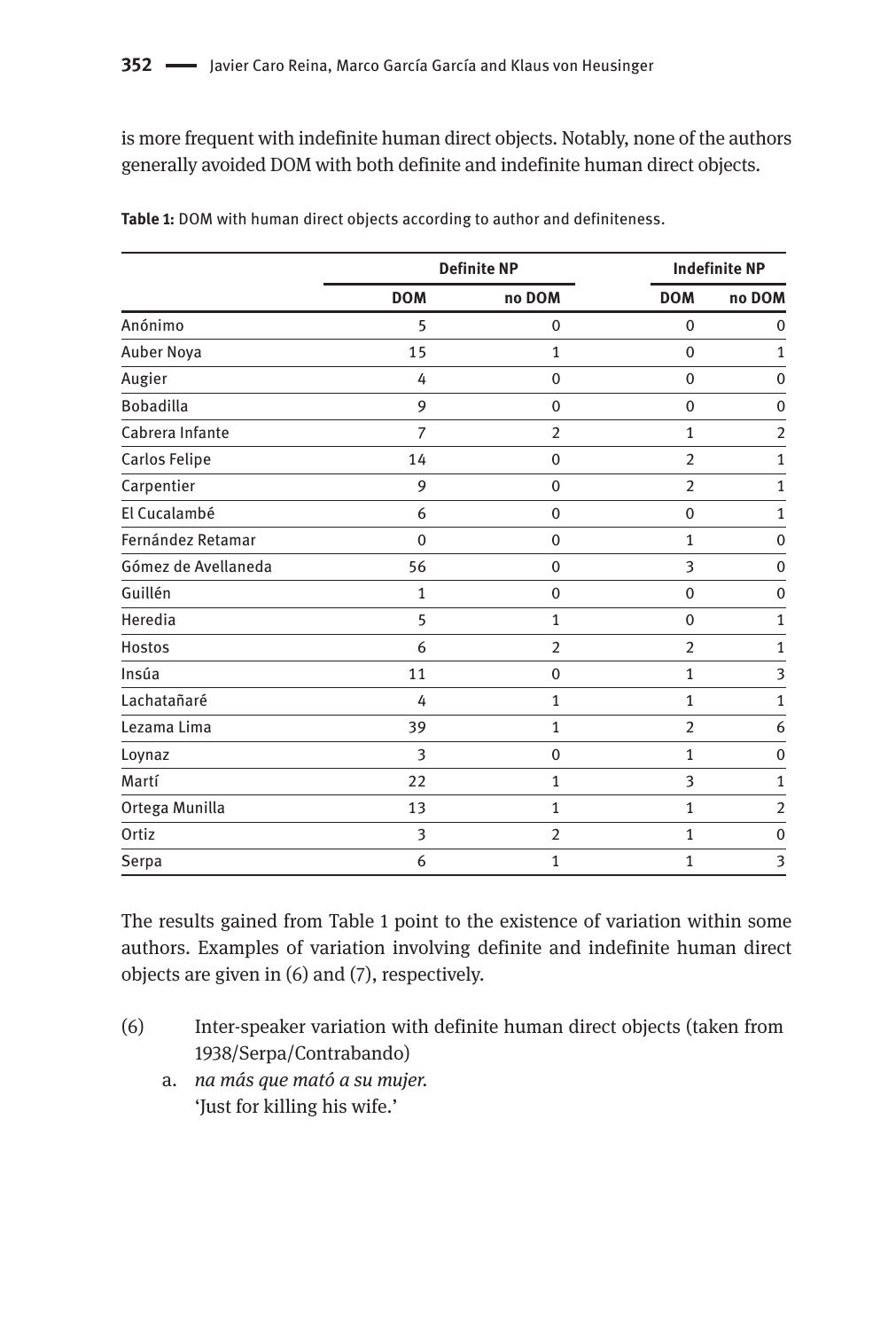- b. *¿busca* Ø *los guardacostas?* 'Is he looking for the coastguards?'
- (7) Inter-speaker variation with indefinite human direct objects (taken from 1966/Lezama Lima/Paradiso)
	- a. *se sentó en un café para esperar a un amigo, que le soportaba sus crisis* 'He sat down in a café to wait for a friend, who tolerated his crisis.'
	- b. *conozco Ø un profesor de estética que nos visitó hace pocos meses.* 'I know an aesthetics teacher who visited us a couple of months ago.'

Let us turn to the hypotheses postulated in the previous section. The corpus analysis provides evidence that in 19<sup>th</sup>-century Cuban Spanish, DOM is much more frequent than in 16<sup>th</sup>-century European Spanish. Recall from Section 2 that in 16th-century European Spanish, DOM occurs with definite and indefinite NPs with a relative frequency of 74%/65% and 17%/35%, respectively (cf. Figure 5). By contrast, in 19th-century Cuban Spanish, DOM occurs with definite and indefinite NPs with a relative frequency of 95% and 56%, respectively. Thus, H1 is not borne out for  $19<sup>th</sup>$ -century Cuban Spanish. In other words,  $19<sup>th</sup>$ -century Cuban Spanish has not retained a prior language stage. This result therefore challenges the assumption held by scholars such as Pérez Guerra (1992, 489) that Caribbean Spanish preserves the patterns of DOM as found in prior stages of European Spanish. This issue will be discussed in more detail in the ensuing section.

#### **4.4 Discussion**

In this section, we will first address DOM retraction and then critically discuss the implications derived from the type of language data (written vs. spoken). The corpus search in texts written by Cuban authors in the  $19<sup>th</sup>$  and  $20<sup>th</sup>$  centuries has revealed a slight decrease of DOM with indefinite human direct objects. Table 2 summarizes the occurrence of DOM with definite and indefinite human direct objects in 16<sup>th</sup>-century European Spanish (Laca 2006; Romero Heredero, this volume), 19<sup>th</sup>- and 20<sup>th</sup>-century written Cuban Spanish (CORDE), and spoken Modern Cuban Spanish (Alfaraz 2011). Assuming that the patterns of DOM in 16<sup>th</sup>-century European Spanish also applied for 16<sup>th</sup>-century Cuban Spanish, it follows that there is a rise of DOM between the  $16<sup>th</sup>$  and  $20<sup>th</sup>$  centuries (e.g. 74%/65% > 95% in the case of definite NPs). In this respect, Cuban Spanish resembles European Spanish, which has also experienced DOM expansion (cf. Figure 2). However, we could detect a slight decrease of DOM with indefinite human direct objects from the 19<sup>th</sup> to the 20<sup>th</sup> century (56% > 43%). Considering Modern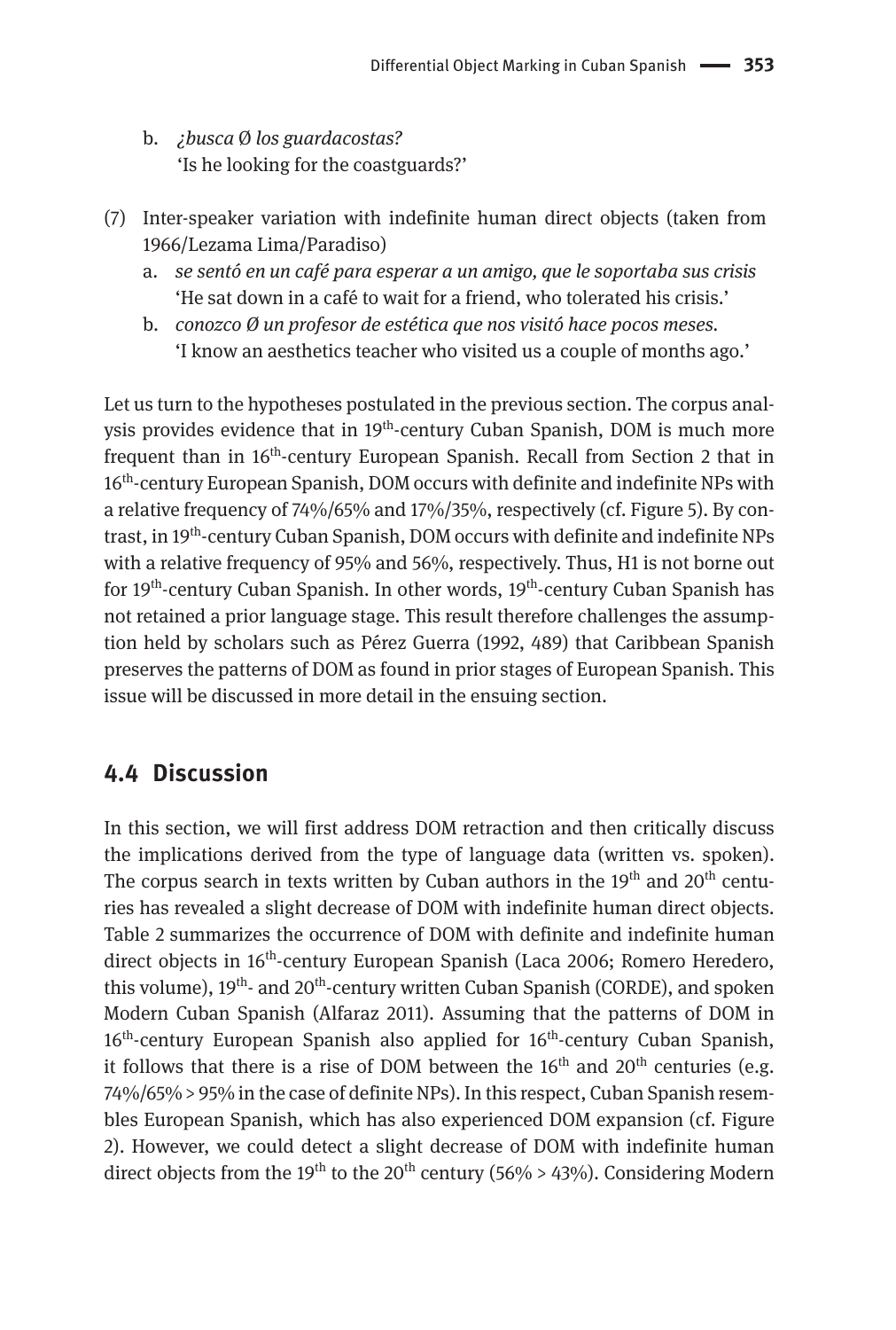Cuban Spanish on the basis of Alfaraz's spoken data, this tendency continues to develop with indefinite human direct objects (43% > 33%) while DOM also begins to decrease with definite human direct objects (95% > 70%), which suggests an ongoing change involving DOM retraction. In this respect, Cuban Spanish differs from Modern European Spanish. The diachronic picture that emerges from Table 2 further suggests that in Cuban Spanish, DOM retraction began with indefinite human direct objects and subsequently expanded to definite human direct objects. These findings support evidence for the patterns of DOM retraction, which affects less prominent categories (indefinite NPs) prior to more prominent ones (definite NPs). In this sense, Cuban Spanish seems to be another instance of DOM retraction within the Romance language group, as has been reported for Portuguese (Delille 1970) and Catalan (Dalrymple/Nikolaeva 2011, 212).

|                                                                              | <b>Definite NP</b> | <b>Indefinite NP</b> |
|------------------------------------------------------------------------------|--------------------|----------------------|
| 16 <sup>th</sup> -century European Spanish (Laca 2006)                       | 74% (26/35)        | $17\%$ (1/6)         |
| 16 <sup>th</sup> -century European Spanish (Romero<br>Heredero, this volume) | 65% (468/720)      | 35% (85/240)         |
| 19th-century Cuban Spanish (CORDE)                                           | 95% (120/126)      | 56% (9/16)           |
| 20 <sup>th</sup> -century Cuban Spanish (CORDE)                              | 95% (118/124)      | 43% (13/30)          |
| Modern Cuban Spanish (Alfaraz 2011)                                          | 70% (168/240)      | 33% (10/30)          |

**Table 2:** Diachronic overview of DOM with definite and indefinite human direct objects.

A word of caution, however, should be that we are comparing two different types of sources. On the one hand, we have written corpora, which are associated with a formal (or standard) style. On the other, we have spontaneous speech, which is associated with a casual (or informal) style. As a consequence, written language can be assumed to be more averse to language innovations such as DOM retraction whereas spoken language is probably more progressive in this respect. This might be the reason for the higher frequency of DOM found in our corpus search based on written language (CORDE) compared to the lower frequency of DOM attested in the spoken data used by Alfaraz (2011).

In order to deepen our understanding of this kind of variation, we complemented the production studies (corpus, interviews) with a grammaticality judgment task. While production data only provides information about the more acceptable form in a given context, acceptability judgments also offer insights into less commonly used forms in that context. We think that such information will help us to observe the diachronic development of this variation in much clearer light.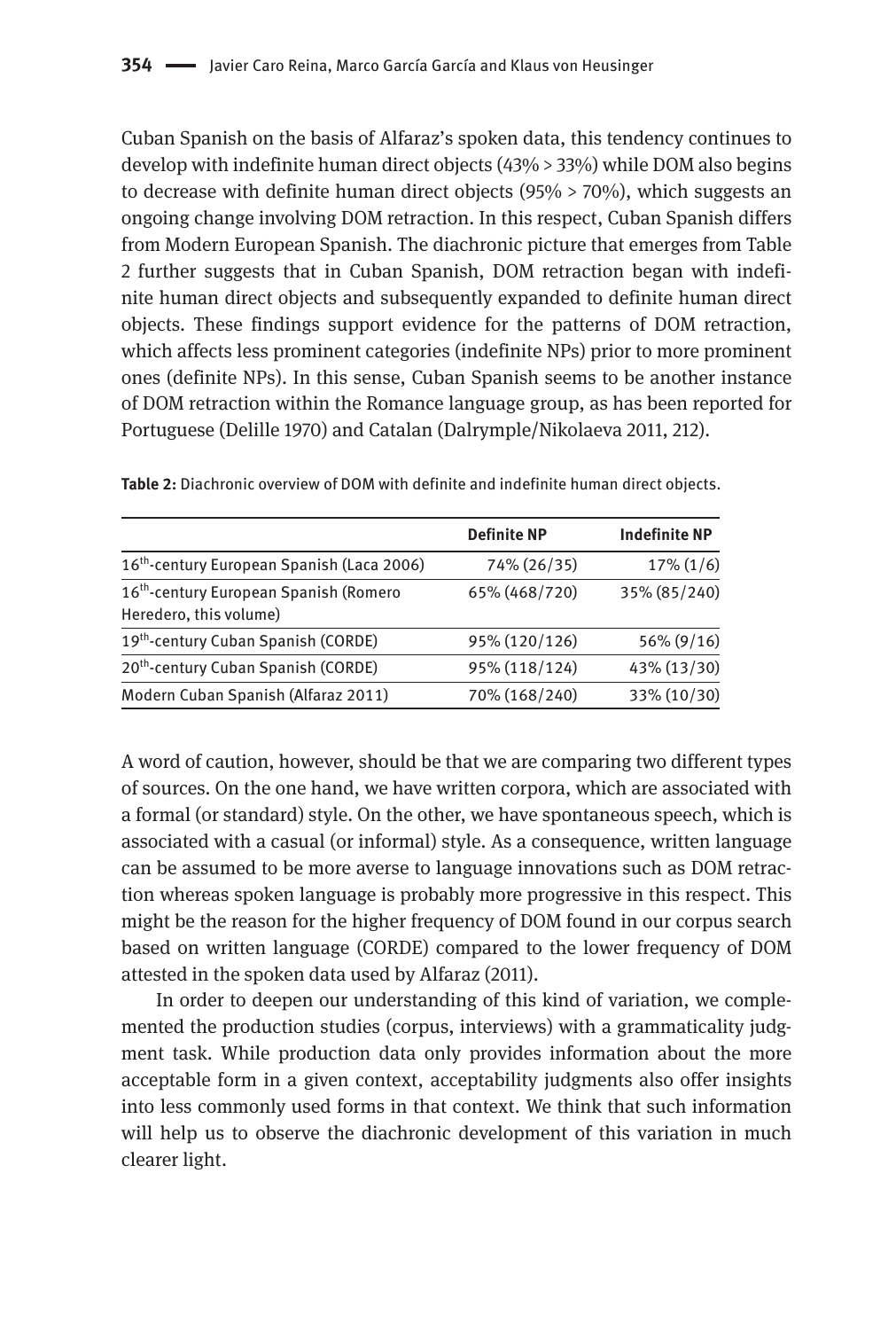## **5 Judgment tasks**

We designed a questionnaire in order to assess the acceptability grade regarding the presence and absence of DOM with human definite and indefinite direct objects both in Cuban and European Spanish. Section 5.1 formulates the hypotheses according to the patterns of DOM in Modern Cuban and Modern European Spanish previously described in Section 2 and Section 3, respectively. Section 5.2 gives a detailed account of the study design. Section 5.3 presents the results of the acceptability judgments of DOM and lack of DOM according to animacy and definiteness. Section 5.4 discusses the results.

### **5.1 Hypotheses**

In Section 4, we studied the use of DOM in Spanish records written by Cuban authors in the 19<sup>th</sup> and 20<sup>th</sup> centuries. We then compared the results of our corpus analysis to the findings of Alfaraz (2011), Laca (2006), and Romero Heredero (this volume). We found that the Cuban corpus of written language behaved very much like the European corpus of written language, but quite differently from the Cuban corpus of spoken language of Alfaraz (2011). This provided, on the one hand, evidence for H1 that in Cuban Spanish, DOM underwent retraction and, on the other hand, evidence against H2 that Cuban Spanish has retained a prior language stage. In this section, we provide additional empirical evidence for H1, namely data from a grammaticality judgment task. In this task, participants had to decide how acceptable they found a human direct object with or without DOM. Grammaticality judgment tests offer a different empirical perspective than corpus analyses. As for specific grammatical constructions such as DOM, in a corpus we usually find only one form in a given sentence, let's say the more acceptable form, which in the case of constructions with human definite direct objects will be those with DOM. By contrast, in grammatical judgment tasks we obtain a graded evaluation between competing forms, i.e. between standard and less standard forms, which in the case of sentences with definite human direct objects correspond to those with and without DOM, respectively.

According to our hypothesis H1, we predict the following results from the grammaticality judgments. If there is DOM retraction, we expect Cuban Spanish speakers to rate the absence of DOM (noDOM) with human definite and indefinite direct objects better, i.e. with higher acceptability values, than their European counterparts (P1a). In addition, we also predict that Cuban Spanish speakers will rate the presence of DOM worse, i.e. with lower acceptability values, than their European counterparts (P1b). Since we quantify over judgments, we thus expect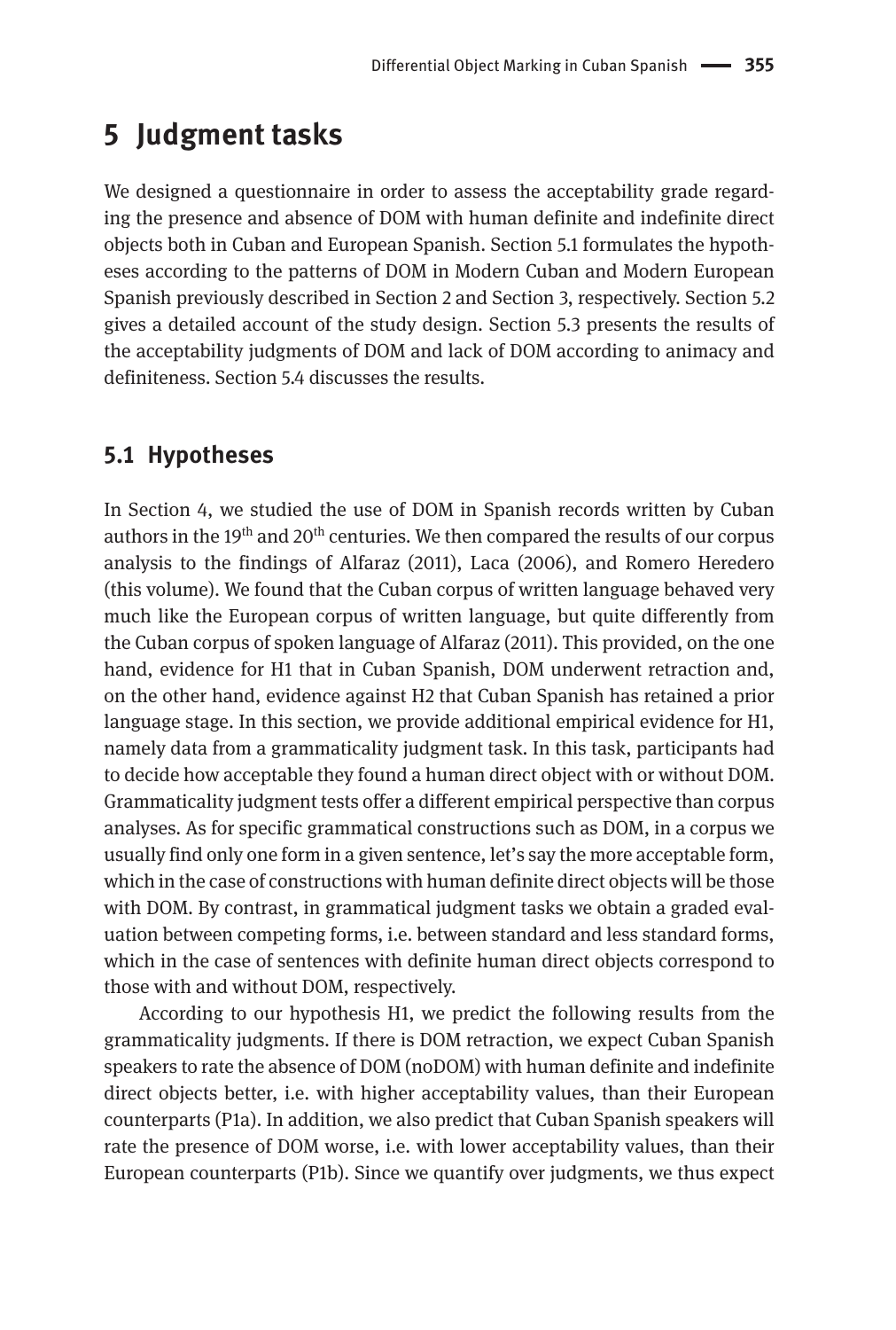a higher average acceptability value for cases of noDOM and a lower average acceptability value for DOM instances from Cuban Spanish speakers in comparison with their European Spanish counterparts.

- (8) Predictions for the grammaticality judgments tasks based on H1
	- H1: In Cuban Spanish, DOM underwent retraction.
	- P1a: Speakers of Cuban Spanish will show higher acceptability values for noDOM than speakers of European Spanish.
	- P1b: Speakers of Cuban Spanish will show lower acceptability values for DOM than speakers of European Spanish.

### **5.2 Study design**

The questionnaire employed for Cuban and European Spanish was comprised of general information on the sociolinguistic background of the participants (age, gender, education level, first and second language), instructions with four examples illustrating how to fulfil the judgment task, the judgment task itself, and final comments. The judgment tasks had an approximate duration of 15 minutes. The questionnaires for European and Cuban Spanish differed slightly from each other since the vocabulary had to be adapted to lexical variation (e.g. *celular* and *móvil* for 'mobile phone' in Cuban and European Spanish, respectively).

The grammaticality judgment task consisted of a Likert scale ranging from 1 (unacceptable) to 6 (totally acceptable). The questionnaire included 16 test items, 8 with definite and 8 with indefinite human direct objects in SVO sentences.<sup>9</sup> In addition, we provided 16 fillers which served as control items. The test items displayed a direct object, which was employed once with and once without DOM. The two different versions appeared in different item lists (questionnaire A and questionnaire B) such that the participants could only see a single version of the same direct object. The two experimental item lists were pseudo-randomized in different orders for questionnaires A and B before being distributed to the participants. Examples of items with and without DOM both with definite and indefinite human direct objects are shown in (9) and (10), respectively (cf. Appendix 2 for the complete list of test items employed for definite and indefinite human direct objects). The verbs were selected according to affectedness. More specifically, the verbs with high affectedness are *cuidar* 'to take care of', *golpear* 'to hit',

**<sup>9</sup>** This questionnaire further contained 32 items which tested inanimate direct objects in SVO sentences as well as animate and inanimate direct objects in clitic-doubling constructions. For the present study, these conditions have not been considered.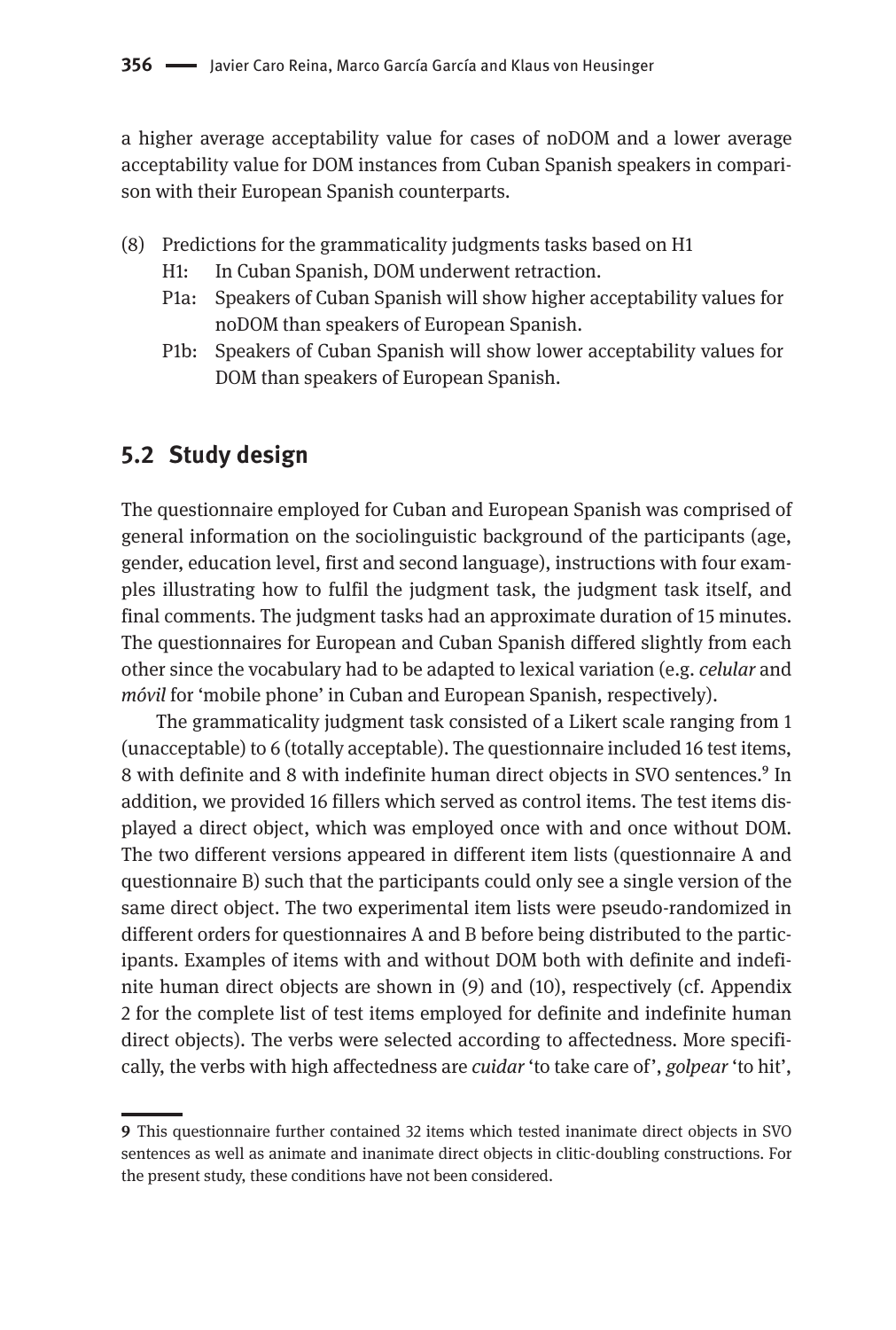*matar* 'to kill', and *lesionar* 'to injure'. The verbs with low affectedness are *acusar* 'to accuse', *denunciar* 'to report', *oír* 'to hear', and *ver* 'to see'. Finally, the filler sentences were comprised of 8 grammatical (e.g. *Francisco renunció al puesto de trabajo* 'Francisco refused the job') and 8 ungrammatical control sentences (e.g. \**José le llevó Juan al libro* 'José brought Juan to the book').

- (9) DOM condition with definite and indefinite human direct objects
	- a. *Patricio lesionó al portero en la discoteca*. 'Patricio injured the doorman at the nightclub.'
	- b. *Alberto lesionó a un defensa en el partido de la semana pasada*. 'Alberto injured a defender during last week's match.'
- (10) noDOM condition with definite and indefinite human direct objects
	- a. *Patricio lesionó* Ø *el portero en la discoteca*. 'Patricio injured the doorman at the nightclub.'
	- b. *Alberto lesionó* Ø *un defensa en el partido de la semana pasada*. 'Alberto injured a defender during last week's match.'

With regard to the distribution of the questionnaire, we employed two different methods depending on the country in question. For Cuban Spanish, the questionnaires were handed out to the participants by a student from the University of Cologne in a university classroom of Havana. For European Spanish, the questionnaires were distributed electronically by means of the platform Google Forms. The access link was made available on the websites of universities and social networks. We obtained a total of 214 filled-out questionnaires, of which 75 were from Cuba (38 for questionnaire A and 37 for questionnaire B) and 139 from Spain (82 for questionnaire A and 57 for questionnaire B). After revising the filled-out questionnaires, we had to remove 16 participants since the answers to the control fillers (both grammatical and ungrammatical) deviated considerably from the expected values in more than 20% of the answers. Thus, the number of valid questionnaires amounted to 62 for Cuba (33 for questionnaire A and 29 for questionnaire B) and 136 for Spain (79 for questionnaire A and 57 for questionnaire B).

### **5.3 Results**

Figure 7 summarizes the results of the questionnaire for European and Cuban Spanish. The DOM condition with definite human direct objects (cf. ex. 9a above) is highly acceptable in both varieties (European Spanish: 5.9 vs. Cuban Spanish 5.6). Interestingly, the DOM condition for indefinite human direct objects (cf. ex.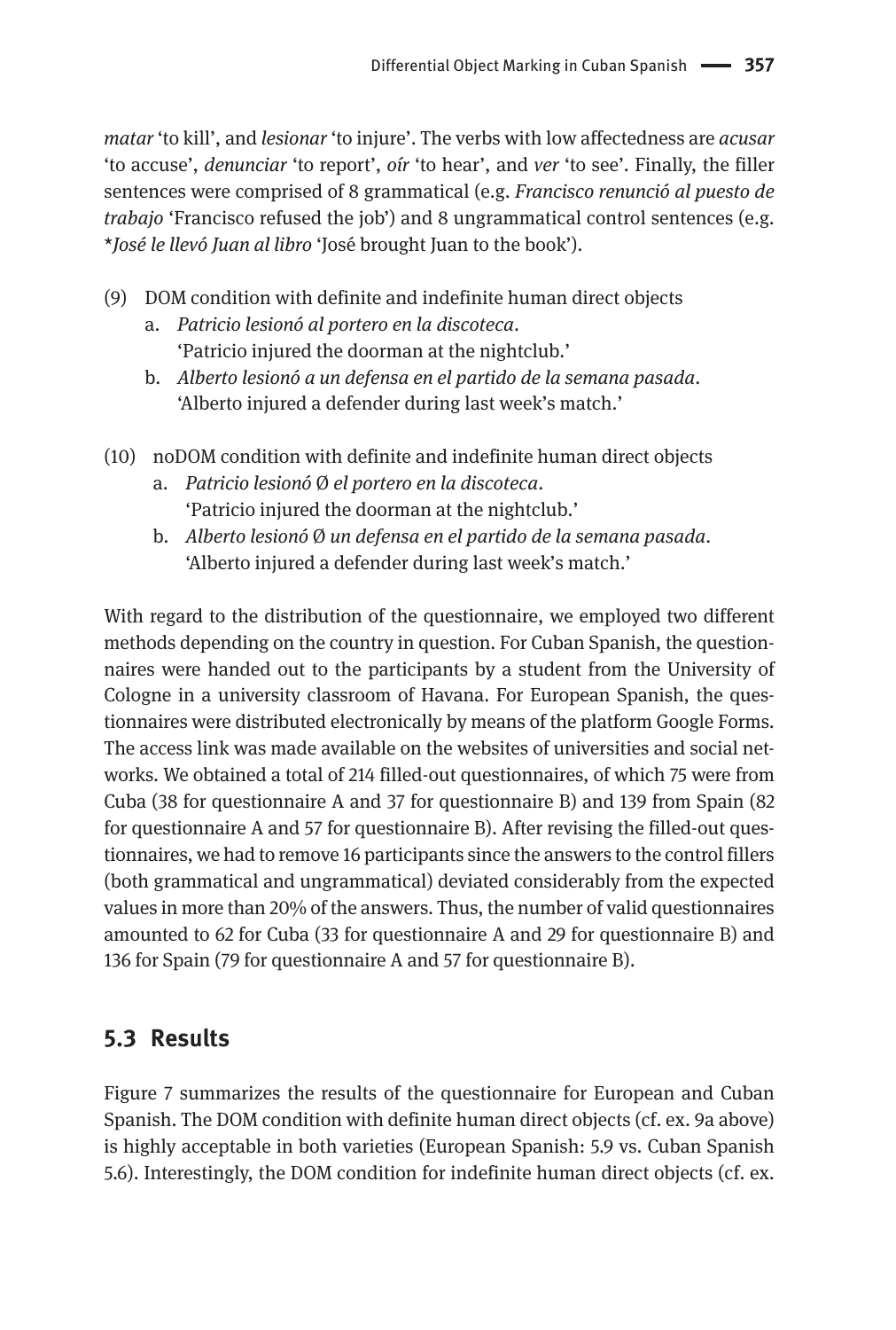9b) is also very acceptable in both varieties (5.9 vs. 5.7). Thus, prediction P1b, according to which speakers of Cuban Spanish should show lower acceptability values for DOM than speakers of European Spanish, is not supported by the questionnaire study.

As for the noDOM condition, we observe more variation. Definite human direct objects without DOM (cf. ex. 10a) are not acceptable in European Spanish (2.2) while they are much more acceptable in Cuban Spanish (3.7). We observe a very similar pattern for the lack of DOM with human indefinite direct objects (cf. ex. 10b): In European Spanish it is not as acceptable as in Cuban Spanish (3.2 vs. 4.5). Hence, prediction P1a, according to which speakers of Cuban Spanish should exhibit higher acceptability values for noDOM than speakers of European Spanish, is clearly confirmed by our questionnaire study.



**Figure 7:** Acceptability values for DOM and noDOM with definite and indefinite human direct objects in European and Cuban Spanish  $(1 =$ unacceptable, 6 = totally acceptable).

### **5.4 Discussion**

As for the DOM condition, the results of the judgment task experiment confirm the assumptions in the literature and the observations from the corpus studies in Section 4. Definite human direct objects with DOM are always rated as perfect forms, both in European and Cuban Spanish. This supports the assumption that DOM is obligatory with definite human direct objects. Contrary to pre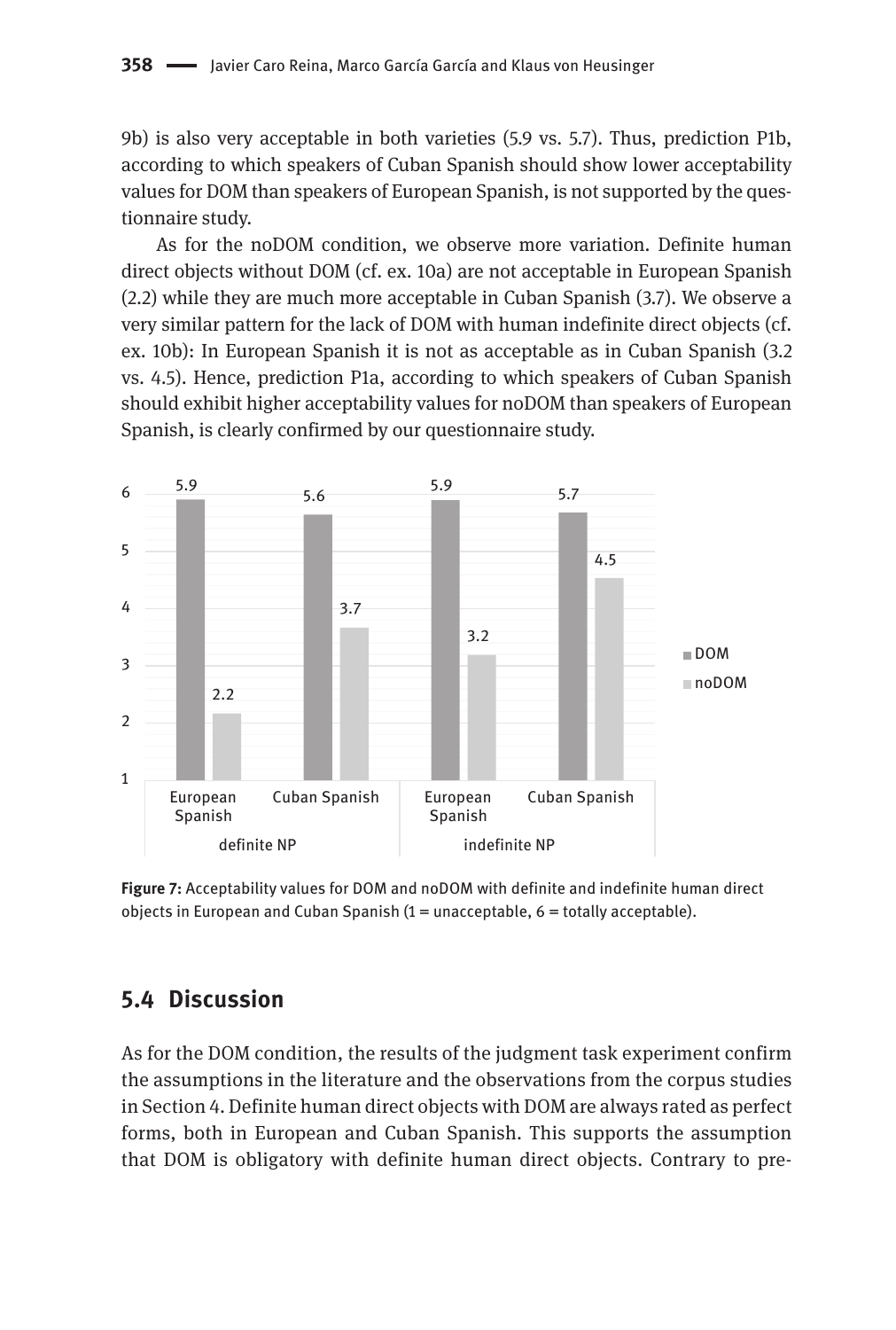diction P1b, however, we found no difference between European and Cuban Spanish, even though Alfaraz (2011) mentioned some examples with definite direct objects without DOM (cf. ex. 2 above). The very high acceptability of DOM with definite direct objects in Cuban Spanish suggests that if there is retraction, it is optional since the forms with DOM are fully acceptable. We observe a very similar pattern for DOM with indefinite direct objects: They are rated as totally acceptable both in European and in Cuban Spanish. At first glance, this is surprising since corpus studies point to a clear difference between the distribution of DOM with definite and indefinite direct objects, the latter showing a much lower frequency of DOM (cf. Figures 1 and 2 as well as Table 2 in Sections 1, 2 and 4.4, respectively). This contrast is not reflected in the acceptability study.

We can account for these different results by assuming that in corpora we usually find the more acceptable form for a certain context whereas the data from the questionnaire study shows whether or not a form is acceptable. Since DOM is optional with indefinites, or more specifically, obligatory with human specific indefinites, but optional with human non-specific indefinites, participants always rated DOM with human indefinite direct objects with very high acceptability values. Thus, the high acceptability of DOM with human indefinite direct objects does not contradict the results from the corpus analysis. Note that, as for definite direct objects, we do not find a difference between European and Cuban Spanish with respect to the acceptability of DOM with indefinite direct objects. This suggests that, if there is retraction in Cuban Spanish, it is also optional for indefinite direct objects.

While the acceptability of DOM is always very high in both varieties, the acceptability of noDOM cases differs strongly and therefore allows for interesting observations. The lack of DOM (noDOM condition) with definite human direct objects is ungrammatical in European Spanish and should therefore be rated very low, which is actually the case (2.2). Speakers of Cuban Spanish, however, rate this construction much higher (3.7). This is consistent with the observation in Alfaraz (2011) that noDOM is found much more often in Cuban Spanish than in European Spanish (cf. Table 2). The relatively high acceptability of noDOM in Cuban Spanish can be viewed as indirect evidence of DOM retraction in this variety.

The same differences between Cuban and European Spanish concerning the acceptability of noDOM with definite direct objects are also attested for noDOM with indefinite direct objects. In European Spanish, indefinite direct objects without DOM receive medium-range grammaticality scores (3.2) while in Cuban Spanish they are rated as quite acceptable (4.5). It is surprising that European speakers of Spanish rate this construction as only halfway acceptable. If DOM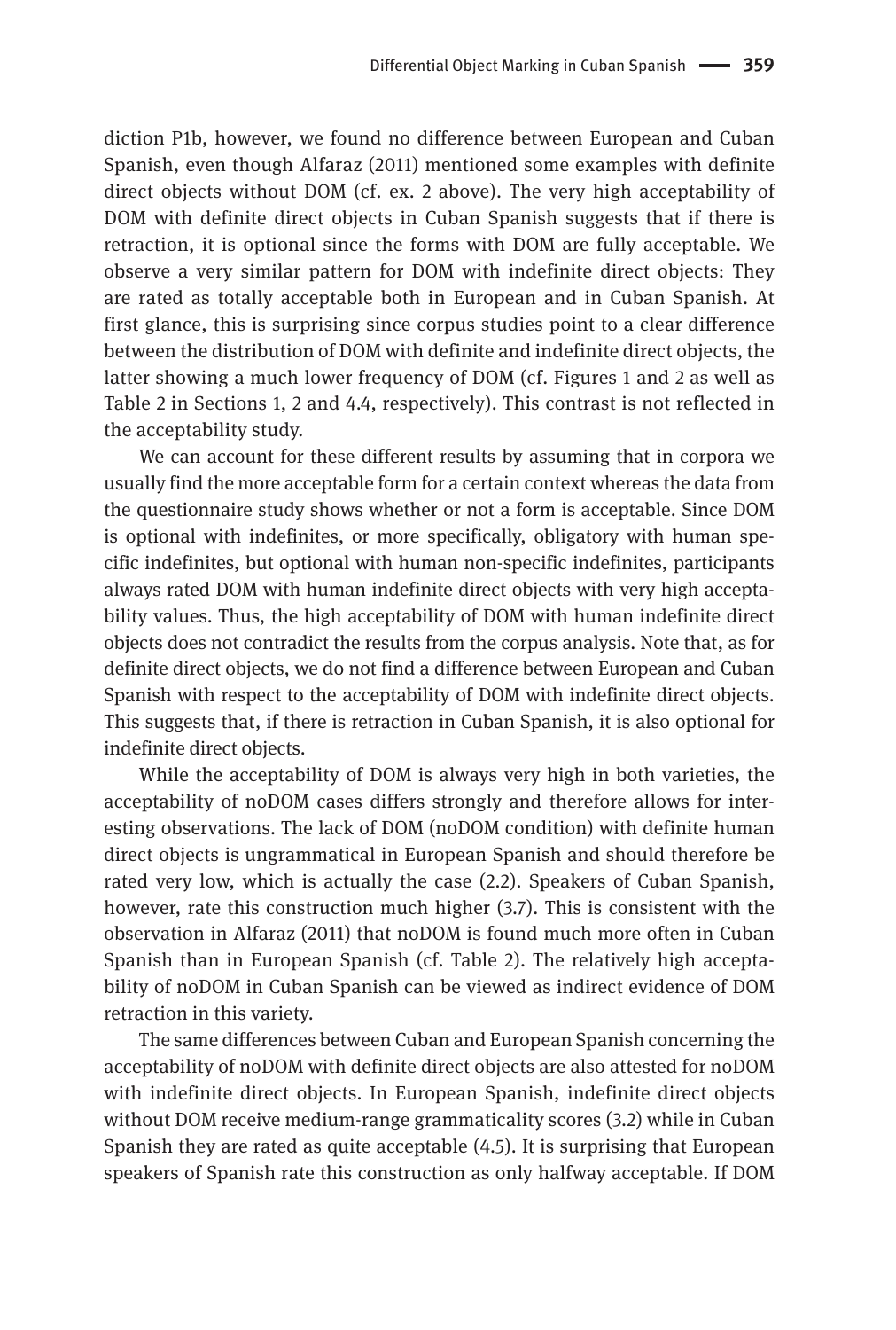is optional with indefinite direct objects, we would expect the lack of DOM to be much more acceptable, as is the case with speakers of Cuban Spanish. We think, however, that our examples of direct objects in simple transparent sentences clearly provide instances of specific indefinites. We further assume with the literature that direct objects without DOM cannot receive a specific interpretation (Leonetti 2004, 98–99).<sup>10</sup> Under this assumption, the rather low rating seems to reflect the mismatch between a specific interpretation of the direct object and its realization with a form that is restricted to non-specific meanings, at least in European Spanish. For Cuban Spanish, the quite acceptable ratings for noDOM with indefinites suggest that the mentioned requirement of DOM with specific indefinite direct objects does not hold. Be this as it may, we see a clear difference between European and Cuban Spanish. As has been shown, the absence of DOM is much more acceptable in Cuban than in European Spanish. Again, this points to a higher flexibility of DOM in Cuban Spanish and to a first step towards retraction.

In summary, the acceptability study confirms prediction P1a that Cuban Spanish speakers show higher acceptability values for noDOM cases than European Spanish speakers, but not prediction P1b that Cuban Spanish speakers exhibit lower acceptability values for DOM cases than European speakers. We still take this as support for our hypothesis H1 that, in Cuban Spanish, DOM underwent retraction. We would also like to assert that the different empirical methods complement each other. The spoken and written data presented in Sections 3 and 4 show that the distribution of DOM clearly differs between Cuban and European Spanish. This contrast is not mirrored in the questionnaire study for the acceptability of DOM, but rather for the acceptability of noDOM. From a more general point of view, we would like to stress that corpus data and judgment data are different methods which may unveil underlying contrasts. Still, combining both may provide a broader empirical coverage: They involve different types of data (production vs. acceptability) and thus provide different types of evidence that might or might not point into the same direction, as is the case with DOM retraction in Cuban Spanish.

**<sup>10</sup>** As an anonymous reviewer correctly points out, the question of whether an indefinite direct object is interpreted as specific or non-specific can be disambiguated by context. For example, this can be achieved by adding to the test items a further sentence containing a modal operator indicating the epistemic (non-)specificity of the indefinite direct object in question, such as 'I know X/I do not know X'. For our next experiments, we will introduce this modification in order to control for (epistemic) specificity.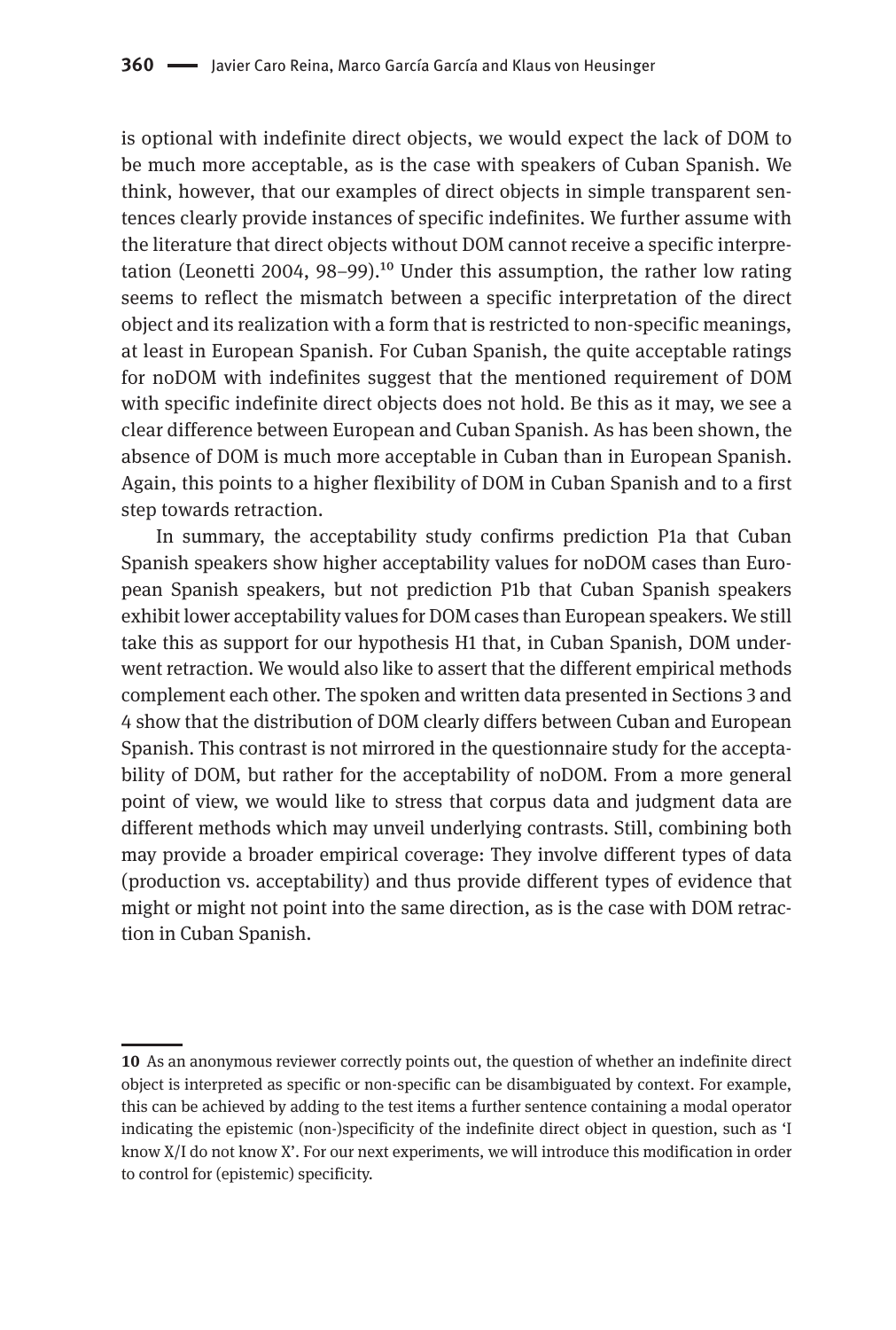### **6 Conclusions and discussion**

Drawing on data from spontaneous speech, a diachronic corpus analysis, and grammaticality judgment tasks, this paper has given a synchronic and diachronic account of Differential Object Marking (DOM) in Cuban Spanish. The data from spontaneous speech reveals that DOM is less frequent in Cuban Spanish than in Buenos Aires, Madrid, and Mexico City Spanish. The lower frequency of DOM as compared to other varieties of Spanish raises the question of whether Cuban Spanish has retained a prior language stage or, rather, underwent DOM retraction. In this respect, Caribbean Spanish has previously been assumed to preserve a prior language stage of European Spanish (Pérez Guerra 1992, 489). More specifically, spoken Modern Cuban Spanish resembles written 16<sup>th</sup>-century European Spanish, especially with respect to DOM with definite human direct objects. Our diachronic corpus analysis has conclusively shown that DOM in written Modern Cuban Spanish is not a remnant of a prior language stage since it experienced a clear expansion between the 16<sup>th</sup> and 19<sup>th</sup> centuries (cf. Section 4.4 for details).

The data from spontaneous speech from the  $20<sup>th</sup>$  century (Alfaraz 2011) together with the written corpus data from the  $19<sup>th</sup>$  and  $20<sup>th</sup>$  centuries (CORDE) favour the hypothesis that in Cuban Spanish, DOM underwent retraction. However, DOM retraction seems to be a rather recent phenomenon which began to develop in the  $20<sup>th</sup>$  century. Moreover, it is much more evident in Alfaraz's (2011) spoken data from spontaneous speech than in our written corpus data from CORDE, where we could only detect a slight decrease of DOM with indefinite direct objects (from 56% to 43%), but not with definite direct objects. These differences might be due to the fact that spontaneous speech represents an informal style whereas written texts reflect a rather formal, more conservative language use (cf. Kock/De Mello 1997 for discussion on the *Habla Culta*). Indirect evidence that DOM retraction is a recent development in Cuban Spanish comes from other Caribbean varieties such as Puerto Rican Spanish. For example, López-Morales (1992, 141) indicates that DOM is less frequently found among young speakers.

While spontaneous speech and written language constitute instances of language production, grammaticality judgment tasks allow us to carefully evaluate the rate of acceptability with the presence and absence of DOM. In addition, they are diagnostic tools for detecting language change. In this respect, the judgment tasks conducted for Cuban and European Spanish have provided further evidence for the hypothesis of DOM retraction in Cuban Spanish. Interestingly, we could not find any difference between European and Cuban Spanish for the acceptability of sentences with DOM since both speakers of European and Cuban Spanish rated the test items with DOM as totally acceptable, both with human definite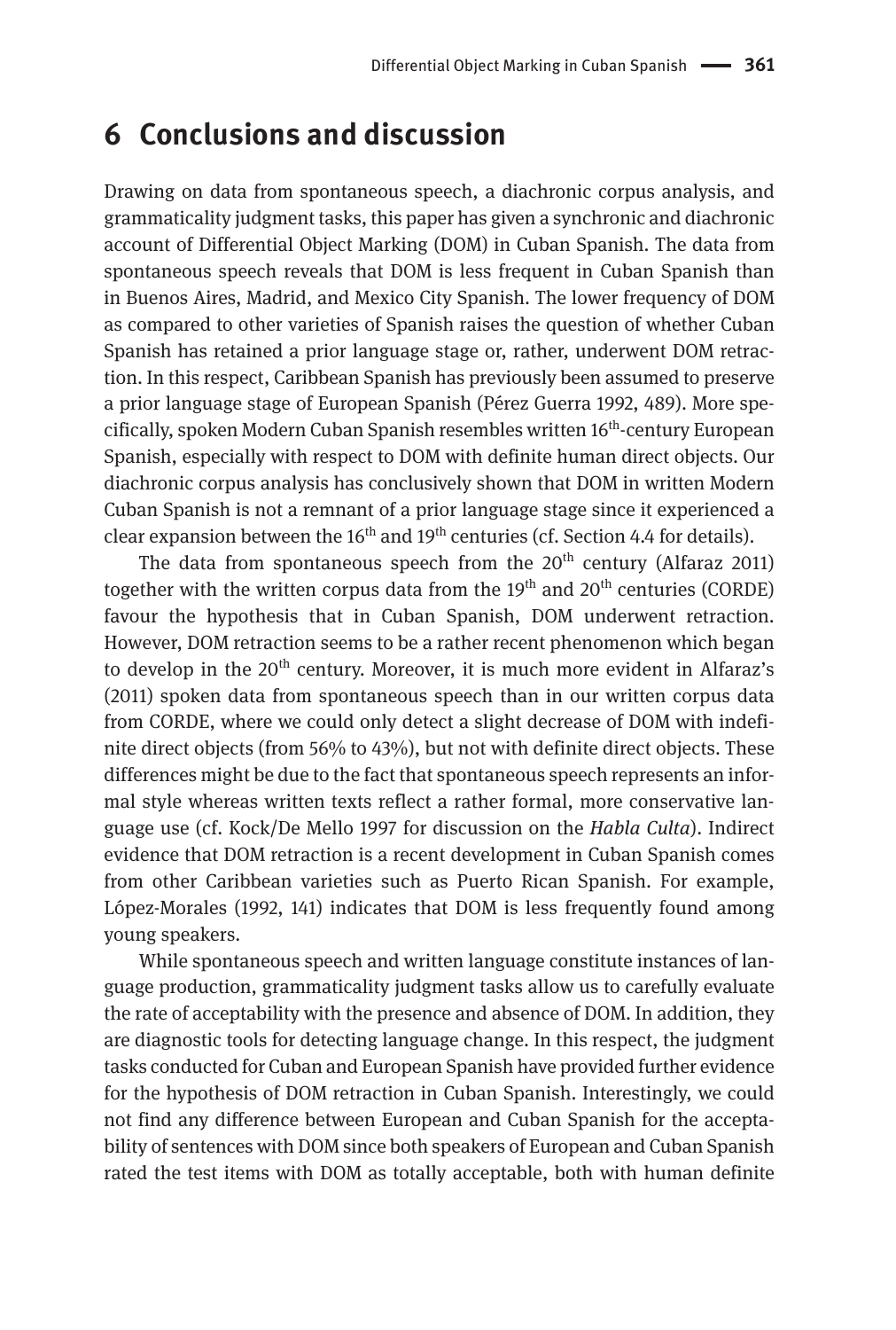and with human indefinite direct objects. However, we could observe clear differences with respect to the acceptability of sentences lacking DOM. Speakers of Cuban Spanish rated the absence of DOM with human definite and indefinite direct objects as highly acceptable, as opposed to their European counterparts. Similar observations have been made by Vaquero (1978), who conducted acceptability judgment tasks with university students of Puerto Rico, showing that the absence of DOM received an extremely positive evaluation, at least with human indefinite direct objects.

DOM variation, including both expansion and retraction, remains a promising research field, especially if we extend the empirical focus to more varieties within and beyond the Caribbean area, and if we attempt to model the factors conditioning variation. In order to take on this challenge, we can conclude from the present study that it is crucial to consider both production and acceptability data, and to analyze not only the conditions for the presence of DOM, but also those for the absence of DOM.

### **Corpus**

CORDE = Real Academia Española, *Banco de datos (CORDE) [en línea]. Corpus diacrónico del español*,<http://www.rae.es>, [last access: 01.02.2019].

# **Bibliography**

- Aissen, Judith, *Differential Object Marking. Iconicity vs. economy*, Natural Language and Linguistic Theory 21:3 (2003), 435–483.
- Alba, Orlando, *Cómo hablamos los dominicanos. Un enfoque sociolingüístico*, Santo Domingo, Grupo León Jimenes, 2004.
- Alfaraz, Gabriela G., *Accusative object marking. A change in progress in Cuban Spanish?*, Spanish in Context 8:2 (2011), 213–234.
- Álvarez Nazario, Manuel, *El habla campesina del país. Orígenes y desarrollo del español en Puerto Rico*, Río Piedras, Universidad de Puerto Rico, 1992.
- Balasch, Sonia, *Factors determining Spanish Differential Object Marking within its domain of variation*, in: Michnowicz, Jim/Dodsworth, Robin (edd.), *Selected proceedings of the 5th workshop on Spanish sociolinguistics*, Somerville, Mass., Cascadilla, 2011, 113–124.
- Barraza Carbajal, Georgina, *Marcación preposicional de objeto directo inanimado*, in: Company Company, Concepción/Moreno de Alba, José G. (edd.), *Actas del VII Congreso Internacional de Historia de la Lengua Española. Mérida (Yucatán), 4–8 septiembre de 2006*, Madrid, Arco, 2008, 341–352.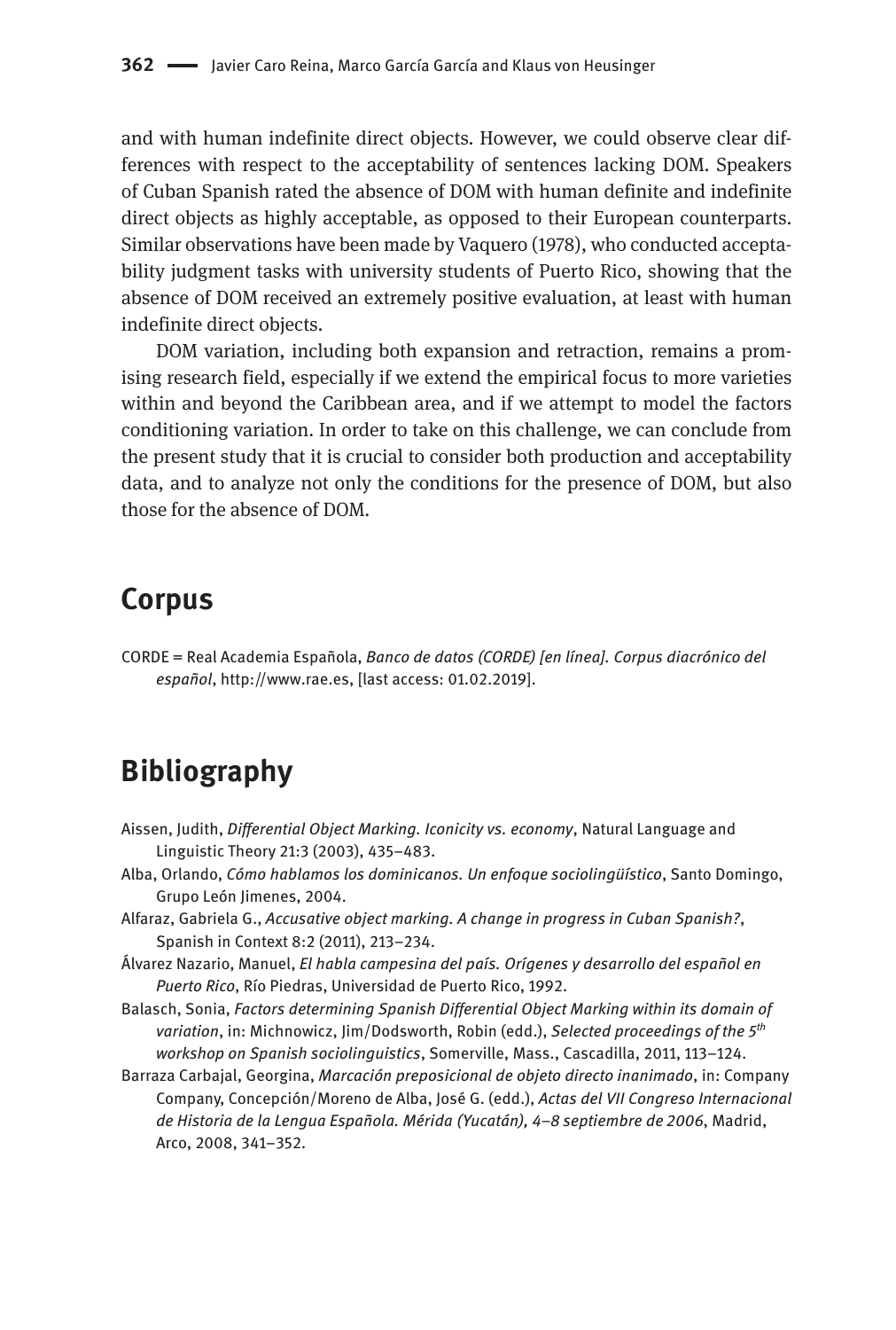- Barrenechea, Ana María/Orecchia, Teresa, *La duplicación de objetos directos e indirectos en el español hablado en Buenos Aires*, in: Lope Blanch, Juan Manuel (ed.), *Estudios sobre el español hablado en las principales ciudades de América*, Ciudad de México, UNAM, 1977, 351–381.
- Barrios, Graciela, *Comportamiento de la preposición "a" con complementos directos en el español de Montevideo*, in: Elizaincín, Adolfo (ed.), *Estudios sobre el español del Uruguay*, Montevideo, Universidad de la República, 1981, 13–25.
- Bossong, Georg, *Empirische Universalienforschung. Differentielle Objektmarkierung in den neuiranischen Sprachen*, Tübingen, Narr, 1985.
- Bullock, Barbara E./Toribio, Almeida Jaqueline, *Reconsidering Dominican Spanish. Data from the rural Cibao*, Revista Internacional de Lingüística Iberoamericana 7:2 (2009), 49–73.
- Carter, Phillip M./Lynch, Andrew, *Multilingual Miami. Current trends in sociolinguistic research*, Language and Linguistics Compass 9:9 (2015), 369–385.
- Company Company, Concepción, *El avance diacrónico de la marcación prepositiva en objetos directos inanimados*, in: Bernabé Pajares, Alberto, et al. (edd.), *Presente y futuro de la lingüística en España. La Sociedad Lingüística, 30 años después. Actas del II Congreso de la Sociedad Lingüística*, vol. 2, Madrid, CSIC, 2002, 146–154 (= 2002a).
- Company Company, Concepción, *Grammaticalization and category weakness*, in: Wischer, Ilse/Diewald, Gabriele (edd.), *New reflections on grammaticalization*, Amsterdam/ Philadelphia, John Benjamins, 2002, 201–215 (= 2002b).
- Cuza, Alejandro, *Introduction. New facts in Cuban Spanish research*, in: Cuza, Alejandro (ed.), *Cuban Spanish dialectology. Variation, contact, and change*, Washington DC, Georgetown University Press, 2017, xix-xxvii.
- Dalrymple, Mary/Nikolaeva, Irina, *Objects and information structure*, Cambridge, Cambridge University Press, 2011.
- Delille, Karl Heinz, *Die geschichtliche Entwicklung des präpositionalen Akkusativs im Portugiesischen*, Bonn, Romanisches Seminar der Universität Bonn, 1970.
- Domínguez, Carmen Luisa, et al., *Observaciones sobre el uso de la preposición "a" en el objeto directo. Un estudio sobre el español de Mérida*, Letras 59 (1998), 89–120.
- Dulme, Erika Ehnis, *El uso de la preposición "a" ante objeto directo en el habla popular de la ciudad de México*, in: Moreno de Alba, José G. (ed.), *Actas del II Congreso Internacional sobre el Español de América, Ciudad de México, 27‒31 de enero de 1986*, México, UNAM, 1986, 404–407.
- Dumitrescu, Domnita, *El parámetro discursivo en la expresión del objeto directo lexical. Español madrileño vs. español porteño*, Signo y Seña 7 (1997), 305–354.
- García García, Marco, *Differentielle Objektmarkierung bei unbelebten Objekten im Spanischen*, Berlin/Boston, de Gruyter, 2014.
- García García, Marco, *Nominal and verbal parameters in the diachrony of Differential Object Marking in Spanish*, in: Seržant, Ilja A./Witzlack-Makarevich, Alena (edd.), *Diachrony of Differential Argument Marking*, Berlin, Language Science Press, 2018, 209–242.
- García García, Marco/Primus, Beatrice/Himmelmann, Nikolaus P., *Shifting from animacy to agentivity*, Theoretical Linguistics 44:1–2 (2018), 25–39.
- von Heusinger, Klaus, *Verbal semantics and the diachronic development of DOM in Spanish*, Probus 20 (2008), 1–31.
- von Heusinger, Klaus, *The diachronic development of Differential Object Marking in Spanish ditransitive constructions*, in: Seržant, Ilja A./Witzlack-Makarevich, Alena (edd.), *Diachrony of Differential Argument Marking*, Berlin, Language Science Press, 2018, 315–344.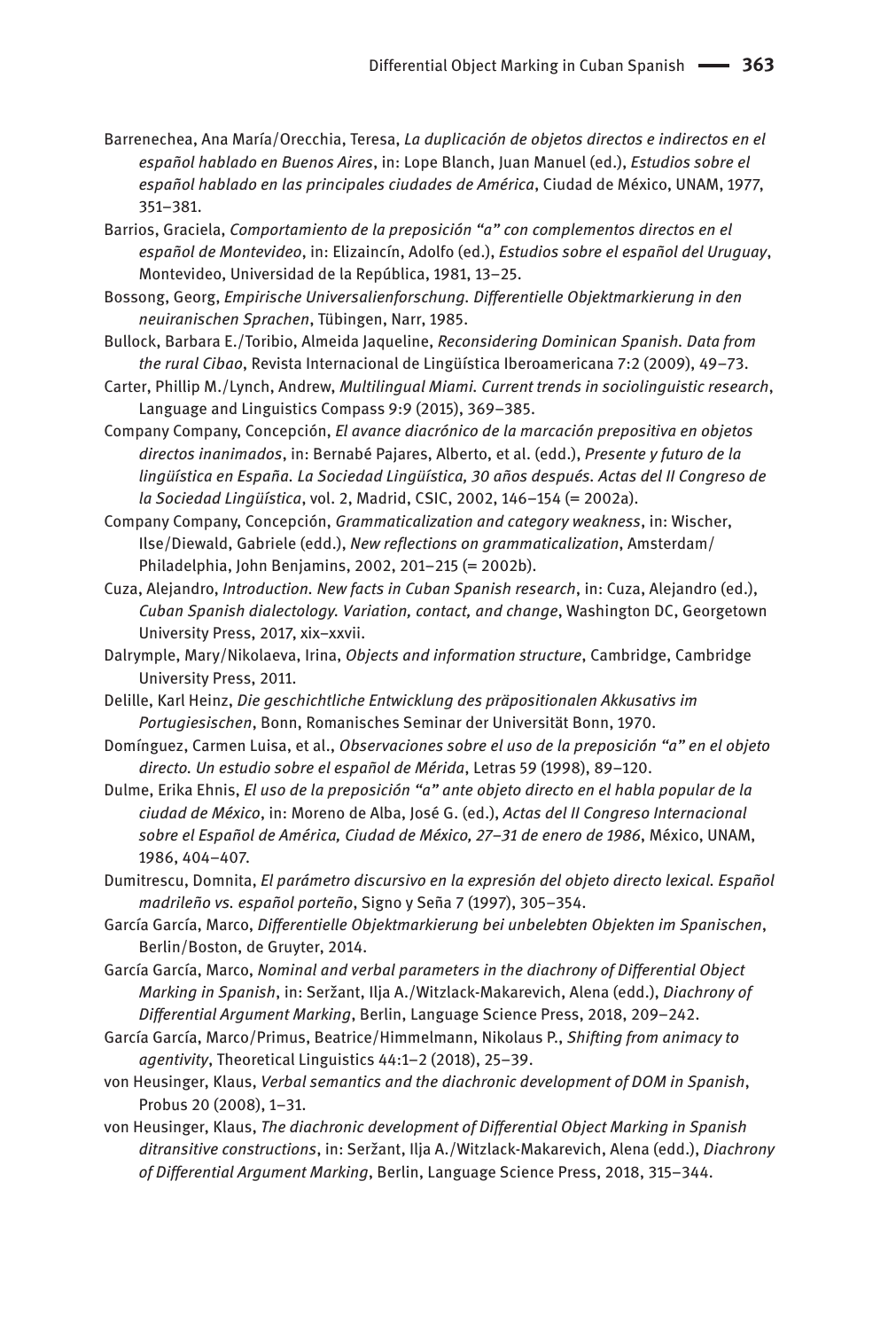- von Heusinger, Klaus/Kaiser, Georg A., *Affectedness and Differential Object Marking in Spanish*, Morphology 21:3–4 (2011), 593–617.
- Hoff, Mark R., *Are Argentines "a"-blind? Acceptability of "a"-marked inanimate direct objects*, in: MacDonald, Jonathan E. (ed.), *Contemporary trends in Hispanic and Lusophone linguistics. Selected papers from the Hispanic Linguistic Symposium 2015*, Amsterdam/ Philadelphia, John Benjamins, 2018, 121–142.
- Hoff, Mark R./Díaz-Campos, Manuel, *Conciencia y actitudes. El caso de la "a" acusativa en el español argentino*, Signo y Seña 28 (2015), 89–110.
- Jiménez Sabater, Max, *Más datos sobre el español de la República Dominicana*, Santo Domingo, INTEC, 1975.
- Kabatek, Johannes, *Wohin strebt die differentielle Objektmarkierung im Spanischen?*, Romanistisches Jahrbuch 67:1 (2016), 211–239.
- Keniston, Hayward, *The syntax of Castilian prose. The sixteenth century*, Chicago, University of Chicago Press, 1937.
- Kock, Josse de/De Mello, George (edd.), *Lengua escrita y habla culta en América y España. Diez casos*, Salamanca, Universidad de Salamanca, 1997.
- Laca, Brenda, *El objeto directo. La marcación preposicional*, in: Company Company, Concepción (ed.), *Sintaxis histórica del español. Primera parte: La frase verbal*, vol. 1, México, UNAM/ Fondo de Cultura Económica, 2006, 423–475.
- Leonetti, Manuel, *Specificity and Differential Object Marking in Spanish*, Catalan Journal of Linguistics 3 (2004), 75–114.
- Lizárraga Navarro, Glenda Zoé/Mora-Bustos, Armando, *Variación en la marcación diferenciada de objeto en español*, Forma y Función 23:1 (2010), 9–38.
- Lope Blanch, Juan Manuel, *El estudio del español hablado culto. Historia de un proyecto*, México, UNAM, 1986.
- López-Morales, Humberto, *El español del Caribe*, Madrid, MAPFRE, 1992.
- Lunn, Patricia, *Tout se tient in Dominican Spanish*, in: Lee, James F./Geeslin, Kimberly L./ Clements, J. Clancy (edd.), *Structure, meaning, and acquisition in Spanish. Papers from the 4<sup>th</sup> Hispanic Linguistics Symposium*, Somerville, Mass., Cascadilla, 2002, 65-72.
- Mayer, Elisabeth/Delicado Cantero, Manuel, *Continuity and innovation in Peruvian Spanish. Pragmatics and contact in (Differential) Object Marking*, in: Sessarego, Sandro/ González-Rivera, Melvin (edd.), *New perspectives on Hispanic contact linguistics in the Americas*, Madrid, Vervuert, 2015, 99–120.
- Melis, Chantal, *El objeto directo personal en "El Cantar de Mio Cid". Estudio sintácticopragmático*, in: Pensado, Carmen (ed.), *El complemento directo preposicional*, Madrid, Visor, 1995, 133–163.
- Mendoza Quiroga, José G., *Aspectos del castellano hablado en Bolivia*, in: Hernández Alonso, César (ed.), *Historia y presente del español de América*, Pacebal, Junta de Castilla y León, 1992, 437–500.
- Montrul, Silvina, *La marcación diferencial del objeto directo en el español de Argentina. Un estudio experimental*, in: Colantoni, Laura/Rodríguez Louro, Celeste (edd.), *Perspectivas teóricas y experimentales sobre el español de la Argentina*, Madrid, Vervuert, 2013, 207–228.
- Montrul, Silvina, *Structural changes in Spanish in the United States. Differential Object Marking in Spanish heritage speakers across generations*, Lingua 151, Part B (2014), 177–196.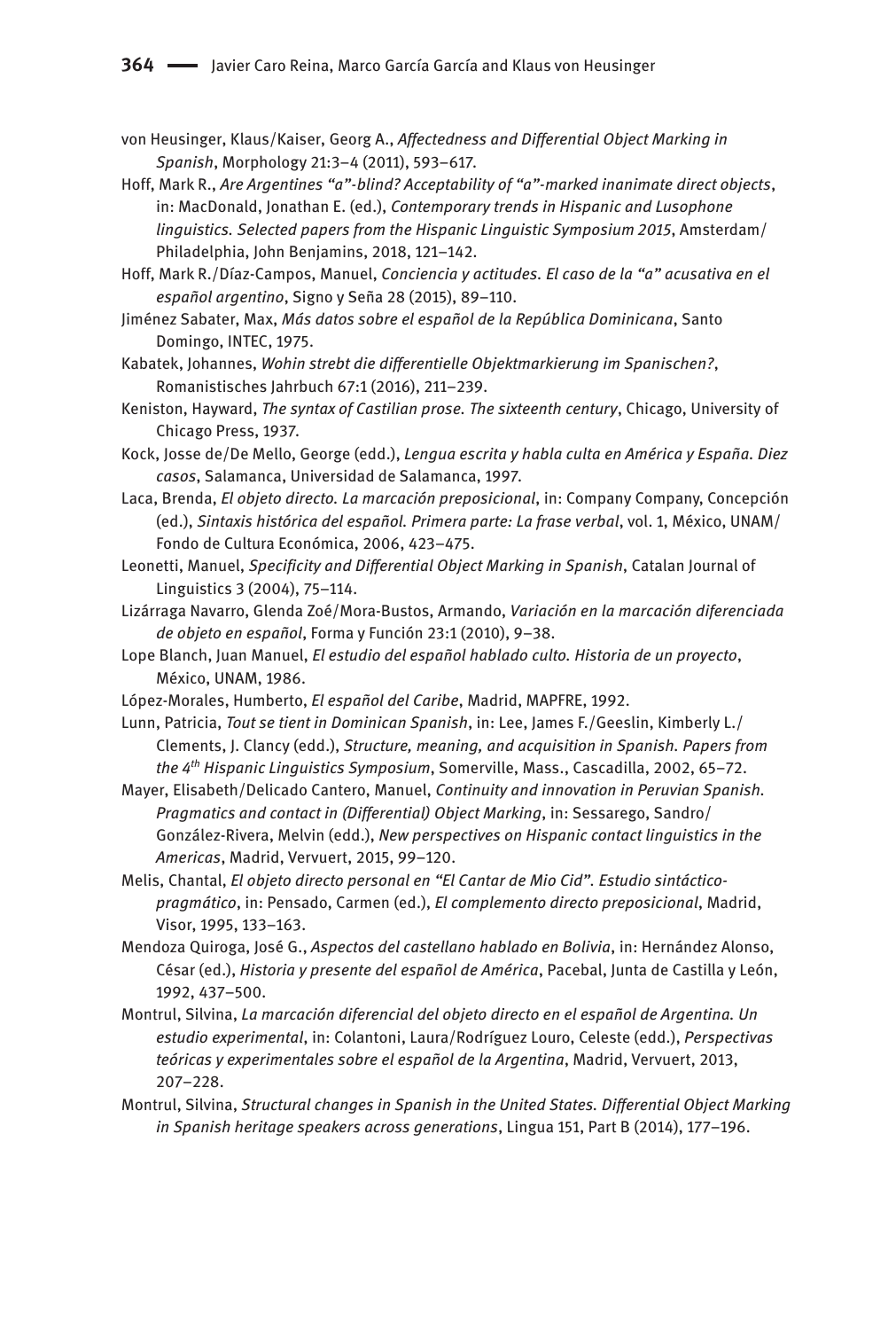- Octavio de Toledo y Huerta, Álvaro S., *Aprovechamiento del CORDE para el estudio sintáctico del primer español moderno (ca. 1675–1825)*, in: Kabatek, Johannes (ed.), *Lingüística de corpus y lingüística histórica iberorrománica*, Berlin/Boston, de Gruyter, 2016, 57–89.
- Ordóñez, Francisco/Treviño, Esthela, *Agreement and DOM with impersonal "se". A comparative study of Mexican and Peninsular Spanish*, in: Kato, Mary/Ordóñez, Francisco (edd.), *The morphosyntax of Portuguese and Spanish in Latin America*, Oxford, Oxford University Press, 2016, 236–258.
- Ortiz Ciscomani, Rosa María, *Los objetos concurrentes y la bitransitividad en el español en perspectiva diacrónica*, in: Eddington, David (ed.), *Selected proceedings of the 7th Hispanic Linguistics Symposium*, Somerville, Mass., Cascadilla Press, 2005, 192–202.

Ortiz Ciscomani, Rosa María, *Construcciones bitransitivas en la historia*, México, UNAM, 2011.

- Pérez Guerra, Irene, *Aportación a un tema en debate en el Caribe hispánico. El arcaísmo del español dominicano*, in: Ariza Viguera, Manuel (ed.), *Actas del II Congreso Internacional de Historia de la Lengua Española*, Madrid, Pabellón de España, 1992, 483–490.
- Régulo Pérez, Juan, *Notas acerca del habla de la isla de la Palma*, Revista de Historia Canaria 32 (1970), 12–174.
- Romero Heredero, Diego, *Marcado diferencial de objeto y semántica verbal en español*, Berlin, de Gruyter, in press.
- Tippets, Ian, *Differential Object Marking in Spanish. A quantitative variationist study*, Ohio, Ohio State University PhD thesis, 2010.
- Tippets, Ian, *Differential Object Marking. Quantitative evidence for underlying hierarchical constraints across Spanish dialects*, in: Ortiz-López, Luis A. (ed.), *Selected proceedings of the 13th Hispanic Linguistics Symposium*, Somerville, Mass., Cascadilla, 2011, 107–117.
- Vaquero, María, *Enseñar español, pero ¿qué español?*, Boletín de la Academia Puertorriqueña de la Lengua Española 6:1 (1978), 127–146.
- Witzlack-Makarevich, Alena/Seržant, Ilja A., *Differential Argument Marking. Patterns of variation*, in: Seržant, Ilja A./Witzlack-Makarevich, Alena (edd.), *Diachrony of Differential Argument Marking*, Berlin, Language Science Press, 2018, 1–40.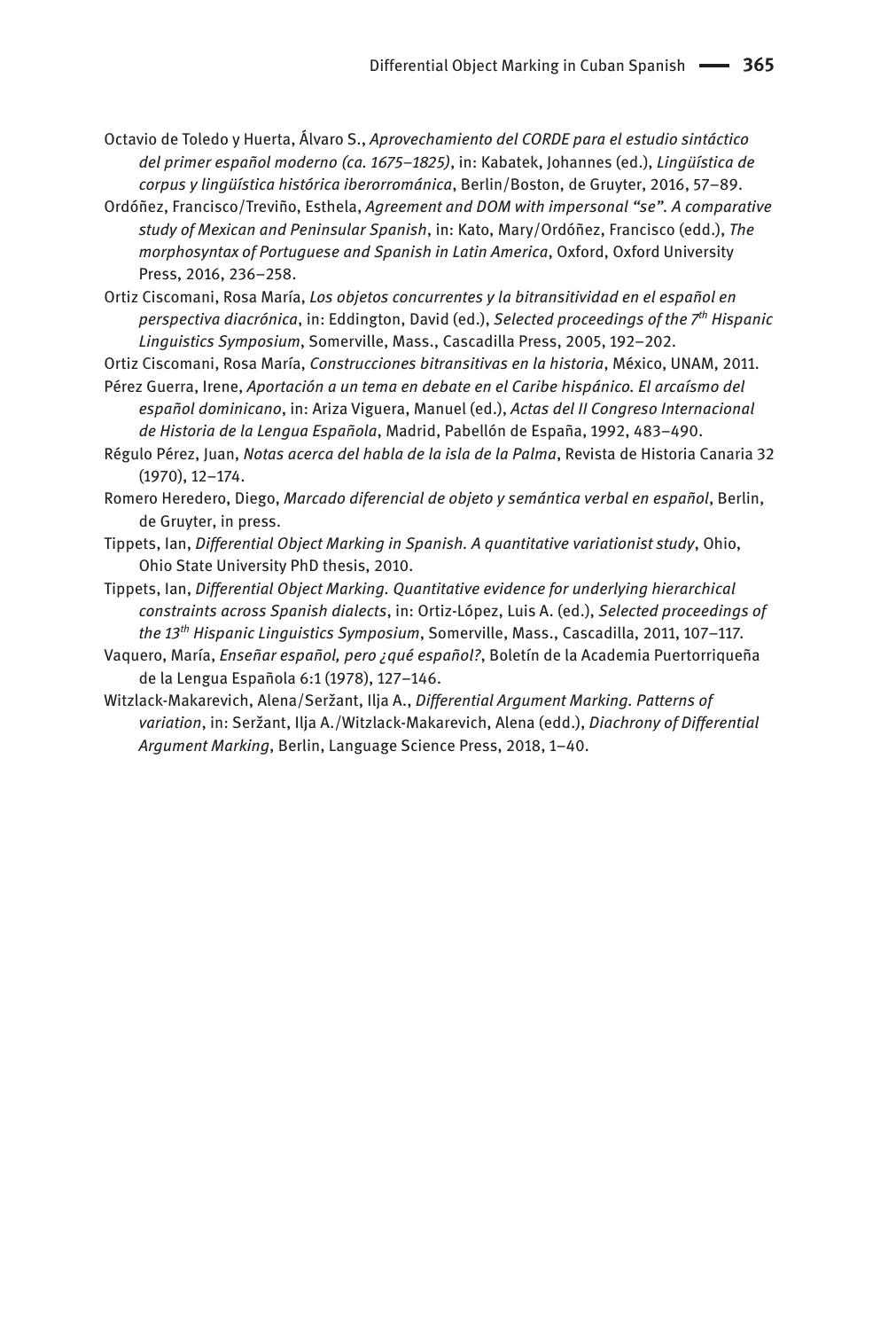# **Appendix 1: CORDE sources**

This appendix contains the CORDE sources employed for the diachronic corpus analysis (cf. Section 4). The sources are arranged according to century, author, and record. The number of words is given in brackets.

### **Sources**

| Century                  | Author                 | Record                                                                                                                                                                                                                                                                                                                                                                                                                                          |
|--------------------------|------------------------|-------------------------------------------------------------------------------------------------------------------------------------------------------------------------------------------------------------------------------------------------------------------------------------------------------------------------------------------------------------------------------------------------------------------------------------------------|
| 19 <sup>th</sup> century | Auber Noya             | Ambarina (97,206)                                                                                                                                                                                                                                                                                                                                                                                                                               |
|                          | El Cucalambé           | Consecuencias de una falta (9,744); Poesías completas<br>(60, 283)                                                                                                                                                                                                                                                                                                                                                                              |
|                          | Gómez<br>de Avellaneda | Dolores (23,973); Dos mujeres (83,824); El artista<br>barquero o los cuatro 5 de junio (68,640); El cacique de<br>Turmequé (17,617); Espatolino (49,301); La baronesa<br>de Joux (12,553); La dama de Amboto (2,262); La flor del<br>ángel (6,935); La montaña maldita (4,165); La ondina del<br>lago azul (10,590); La velada del helecho o el donativo<br>del diablo (19,160); Poesías (43,221); Una anécdota de<br>la vida de Cortés (4,802) |
|                          | Heredia                | Carta de Boston (621); Poesías (36,951); Teatro 3. Una<br>ópera de Rossini (506)                                                                                                                                                                                                                                                                                                                                                                |
|                          | <b>Hostos</b>          | La peregrinación de Bayoán (85,248)                                                                                                                                                                                                                                                                                                                                                                                                             |
|                          | Martí                  | La Edad de Oro (66,806); Lucía Jerez (36,099)                                                                                                                                                                                                                                                                                                                                                                                                   |
|                          | Ortega Munilla         | Cleopatra Pérez (47,098)                                                                                                                                                                                                                                                                                                                                                                                                                        |
| 20 <sup>th</sup> century | Anónimo                | ¡Oh, mío Yemayá! (27,527)                                                                                                                                                                                                                                                                                                                                                                                                                       |
|                          | Augier                 | Prosa varia (126,005)                                                                                                                                                                                                                                                                                                                                                                                                                           |
|                          | <b>Bobadilla</b>       | A fuego lento (64,073)                                                                                                                                                                                                                                                                                                                                                                                                                          |
|                          | Cabrera Infante        | Tres tristes tigres (137,073)                                                                                                                                                                                                                                                                                                                                                                                                                   |
|                          | Carlos Felipe          | De película (8,574); El Chino (18,061); El travieso Jimmy<br>(25,885); Réquiem por Yarini (22,989)                                                                                                                                                                                                                                                                                                                                              |
|                          | Carpentier             | El siglo de las luces (117,871)                                                                                                                                                                                                                                                                                                                                                                                                                 |
|                          | Fernández<br>Retamar   | Fervor de la Argentina (42,768)                                                                                                                                                                                                                                                                                                                                                                                                                 |
|                          | Guillén                | El son entero $(5, 144)$                                                                                                                                                                                                                                                                                                                                                                                                                        |
|                          | Insúa                  | El negro que tenía el alma blanca (70,841)                                                                                                                                                                                                                                                                                                                                                                                                      |
|                          | Lachatañaré            | El sistema religioso de los lucumí y otras influencias<br>africanas en Cuba (75,304); Manual de santería (16,181)                                                                                                                                                                                                                                                                                                                               |
|                          | Lezama Lima            | Paradiso (220,057)                                                                                                                                                                                                                                                                                                                                                                                                                              |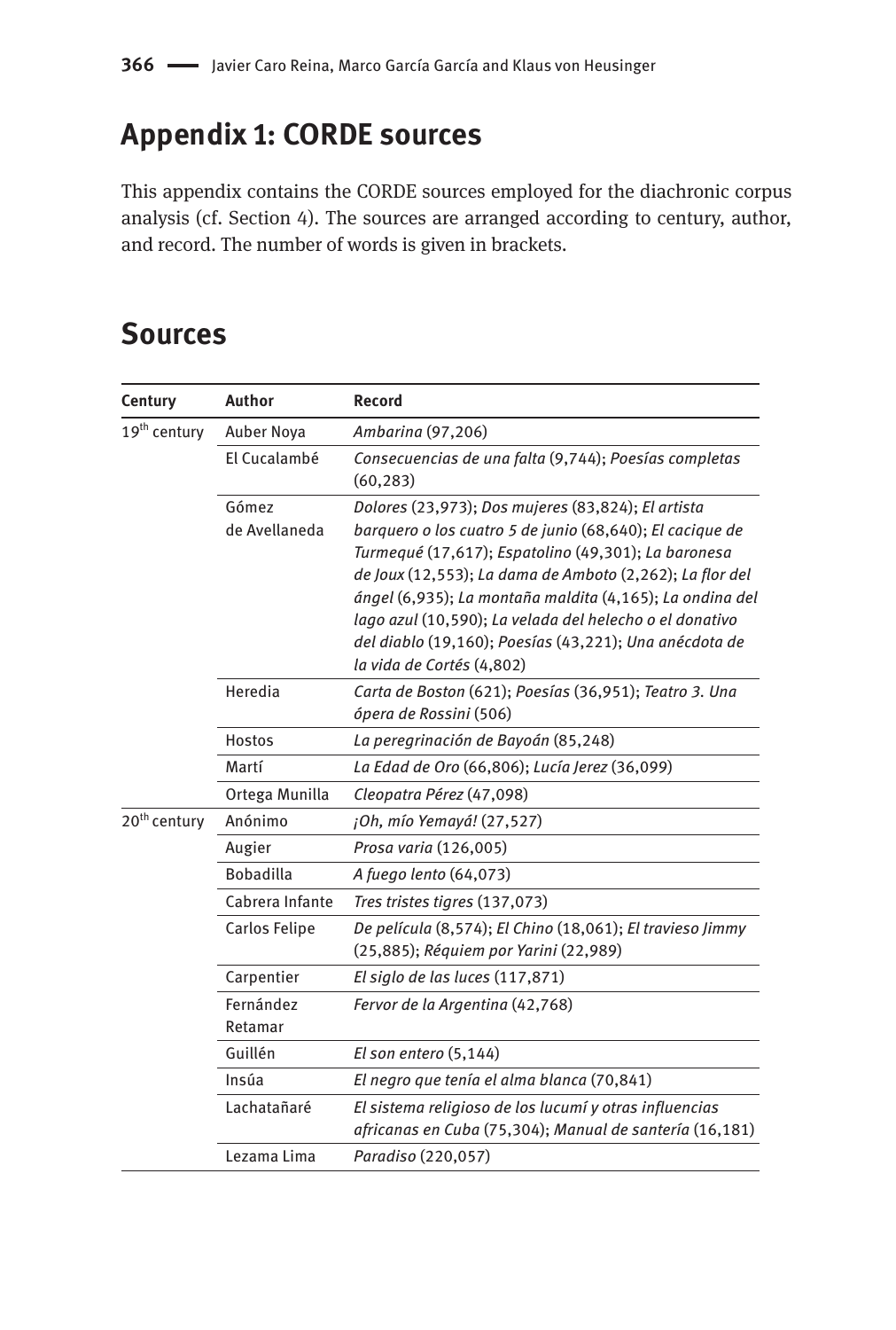| Loynaz         | Jardín (104,393)                                      |
|----------------|-------------------------------------------------------|
| Ortega Munilla | Los tres sorianitos (22,669)                          |
| Ortiz          | Contrapunteo cubano del tabaco y el azúcar (208,650); |
|                | Los negros brujos (80,325)                            |
| Serpa          | Contrabando (69,565)                                  |

(continued)

### **Appendix 2: Test items of the questionnaire**

This appendix lists the test items of the European Spanish version of the questionnaire employed for the judgment tasks (cf. Section 5). The items are arranged according to definite and indefinite human direct objects. Note that they exhibit DOM although the presence and absence of DOM was altered and pseudo-randomized in the questionnaires.

Test items with definite human direct objects:

- 1. *Gonzalo mató al mafioso en el parque.* 'Gonzalo killed the mobster in the park.'
- 2*. Patricio lesionó al portero en la discoteca.* 'Patricio injured the doorman at the nightclub.'
- 3*. Carolina golpeó al futbolista en el vestuario.* 'Carolina hit the soccer player in the locker room.'
- 4*. Elena cuidó al herido durante dos semanas.* 'Elena took care of the injured person for two weeks.'
- 5. *Irene acusó al secretario general en la asamblea.* 'Irene accused the general secretary at the assembly.'
- 6. *Cecilia denunció al ladrón en la comisaría de policía.* 'Cecilia reported the thief at the police station.'
- 7. *Josefina vio al cura en el parque.* 'Josefina saw the priest in the park.'
- 8. *Julio oyó al basurero desde la cocina.* 'Julio heard the garbage collector from the kitchen.'

Test items with indefinite human direct objects:

9. *Pablo mató a un rehén durante el secuestro.* 'Pablo killed a hostage during the kidnapping.'